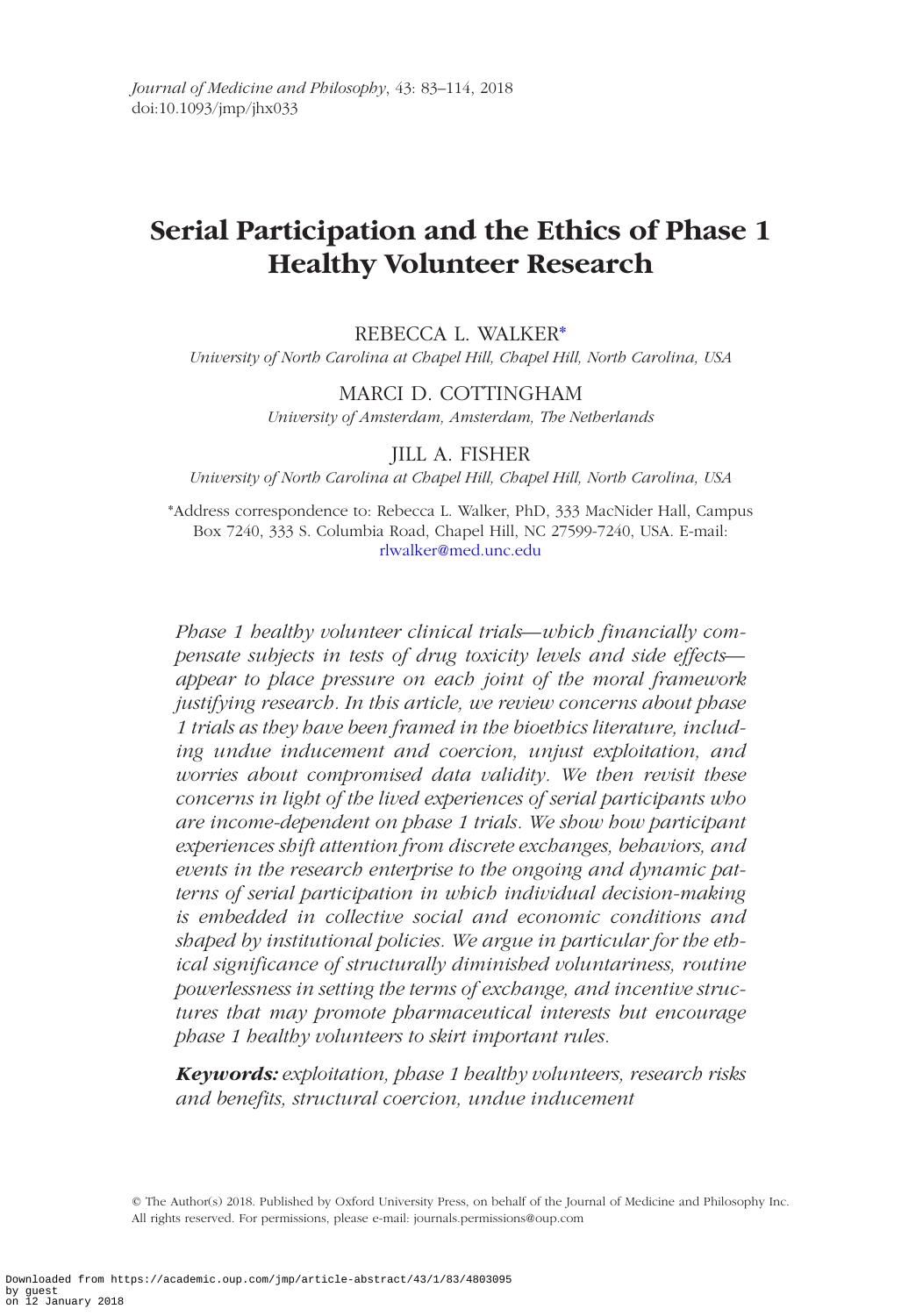## I. INTRODUCTION

Biomedical research using human subjects is an inherently risky enterprise, which has been seen as justifiable only when risks are both minimized and reasonable with respect to overall benefit of the research for the subject or society ([National Commission 1979](#page-30-0); 45CFR46). Undertaking such risks must also typically be voluntarily agreed to by participants (through their informed consent) and the risks of research must not disproportionately fall on socially disadvantaged, or otherwise vulnerable, groups without the potential for balancing benefits ([National Commission 1979](#page-30-0); 45CFR46). Phase 1 healthy volunteer clinical trials—those research studies that financially compensate subjects in tests of drug toxicity levels and side effects—appear to place pressure on each joint of the moral framework justifying research: the risk-benefit trade-off and how to understand the acceptable role of payment, the adequacy of informed consent to such participation, and the potential for economic vulnerability of the participants.

In this paper, we review three logically distinct, but intertwining, lines of argument that run through the bioethics literature concerned with the ethics of phase 1 clinical trials: undue inducement and coercion as undermining voluntary participation; the unjust exploitation of an economically vulnerable population; and worries about compromised data validity undermining the overall risk-benefit profile of the research. We then revisit each set of concerns in light of the lived experiences of serial participants who are income-dependent on phase 1 trials. To illustrate these experiences, we rely on case studies of five representative individuals participating in the HealthyVOICES project, a longitudinal study of 180 healthy volunteers participating in phase 1 research in diverse clinics across the United States. We opted for a case study approach, rather than reporting on all the participants in our study, because it allows us to delve more deeply into the lives and complex perspectives of healthy volunteers.

By combining our analysis of the moral concerns of phase 1 research with the perspectives of healthy volunteers, we illustrate how bioethical approaches can sometimes miss the larger structural and system-oriented problems that pervade this realm of research. In particular, we argue that attending to the population most at risk in phase 1 trials (i.e., serial participants dependent on study income) refigures relevant bioethics debates. Specifically, these phase 1 participant perspectives shift attention from discrete exchanges, behaviors, and events in the research enterprise to the ongoing and dynamic patterns of serial participation in which individual decision-making is embedded in collective social and economic conditions and shaped by institutional policies. In so doing, their concerns and experiences allow for innovative perspectives on voluntariness, justice, and balancing risk of harm and potential for benefit for this research group. We specifically investigate: (1) structurally diminished voluntariness in light of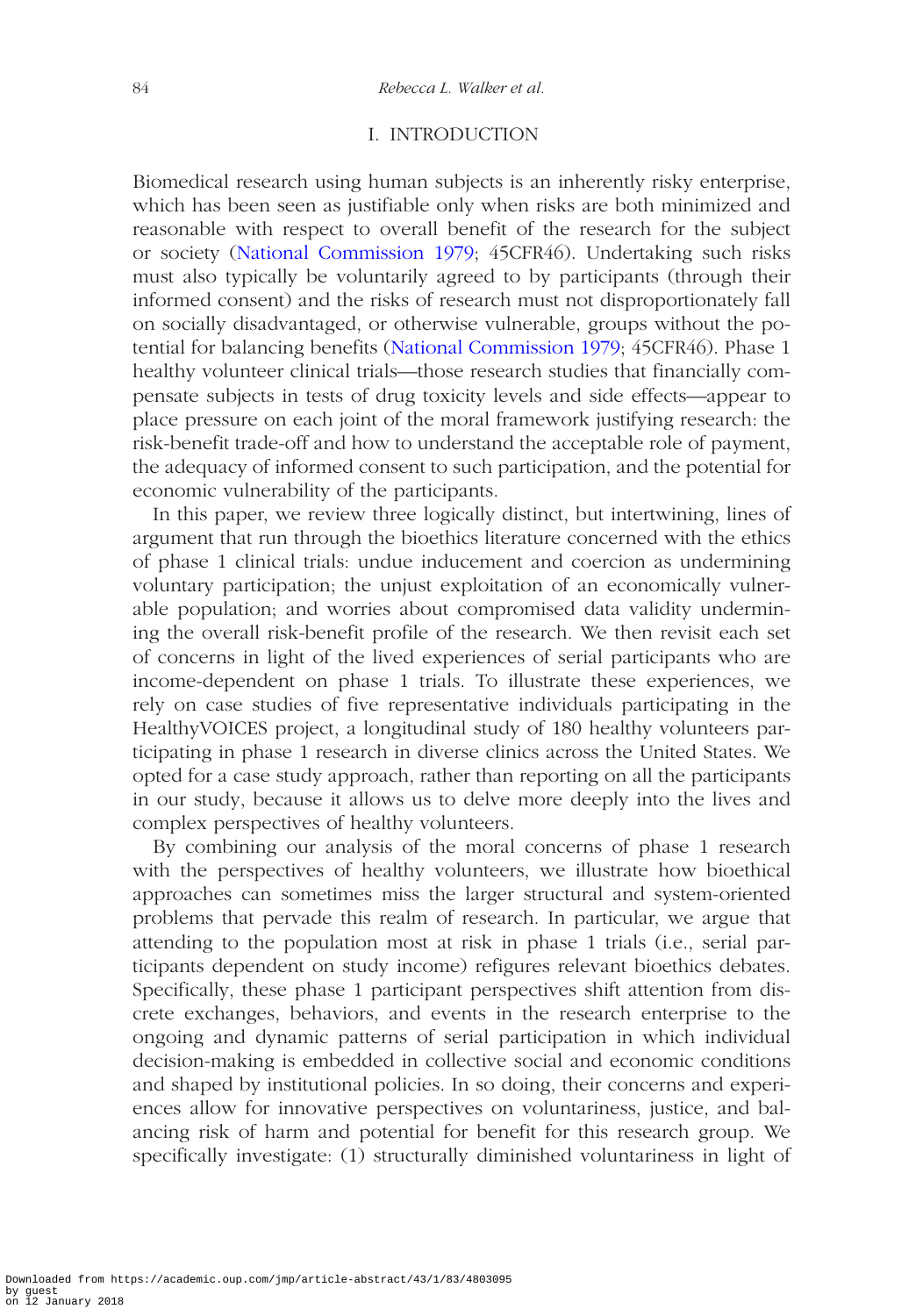serial volunteers' background social contexts and lack of information about the health impact of repeat trial participation; (2) experiences of routine powerlessness in response to clinical trial clinic policies as an alternative to, or component aspect of, exploitation; and (3) incentive structures that may advantage trial sites and promote pharmaceutical interests, but encourage phase 1 healthy volunteers to skirt important rules that protect safety and data validity. Our goal in contributing these observations is to encourage more fruitful debates over phase 1 research by engaging the concerns of serial participants.

# II. THREE WORRIES ABOUT PHASE 1 HEALTHY VOLUNTEER RESEARCH

There is no question that people have died or been seriously harmed by their participation in phase 1 healthy volunteer research [\(Steinbrook, 2002](#page-31-0); [Lenzer, 2005;](#page-30-1) [Honey, 2006;](#page-30-2) [Bégaud et al., 2016](#page-29-0)). However, the overall risk of serious adverse events has been estimated to be very low ([Sibille et al., 2006](#page-31-1); [Lutfullin, Kuhlmann, and Wensing, 2005](#page-30-3); [Kumangai et al., 2006](#page-30-4)) in spite of healthy volunteers facing *some* risk of serious harm in addition to the experience of more common side effects such as headache, diarrhea, skin rashes, etc. [\(Lutfullin, Kuhlmann, and Wensing, 2005](#page-30-3); [Fisher, 2015a](#page-29-1)). Because these volunteers are otherwise healthy, they gain no direct medical benefit from research participation. Such participation, moreover, involves uncomfortable procedures (typically repeat blood draws, but less common procedures include bronchoscopy or lumbar puncture), causing at least one participant to refer to phase 1 healthy volunteer research as the "mild torture economy" ([Abadie, 2010](#page-28-0), 2). Additionally, these trials are time-consuming. They usually occur in a "confinement" facility where volunteers must remain for some portion, or the entire duration, of the study (anywhere from days to weeks) and be subjected to strict dietary schedules and other substance and product prohibitions [\(Fisher, 2015a\)](#page-29-1). Not surprisingly, volunteers are induced to participate through financial incentive, generally in the range of \$100 to \$300 per day ([Edelblute and Fisher, 2015\)](#page-29-2). Importantly, healthy volunteers are typically "repeat" participants enrolling serially in phase 1 trials ([Tishler and](#page-31-2)  [Bartholomae, 2003;](#page-31-2) [Kass et al., 2007](#page-30-5); [Abadie, 2010](#page-28-0); [Fisher, 2015a](#page-29-1), [2015b](#page-29-3)). In spite of the prevalence of serial participation, there is currently no single centralized database or registry in the United States to track the participation of healthy volunteers and to prevent simultaneous enrollment in multiple trials [\(Kupetsky-Rincon and Kraft, 2012](#page-30-6); [Edelblute and Fisher, 2015\)](#page-29-2).

The very idea that a biomedical research study's profile of risk and potential to benefit may be justified by interpersonal rather than intrapersonal calculations may seem ethically dubious. Is it really the case, we might ask, that risk to subjects who will not themselves benefit can be offset by the potential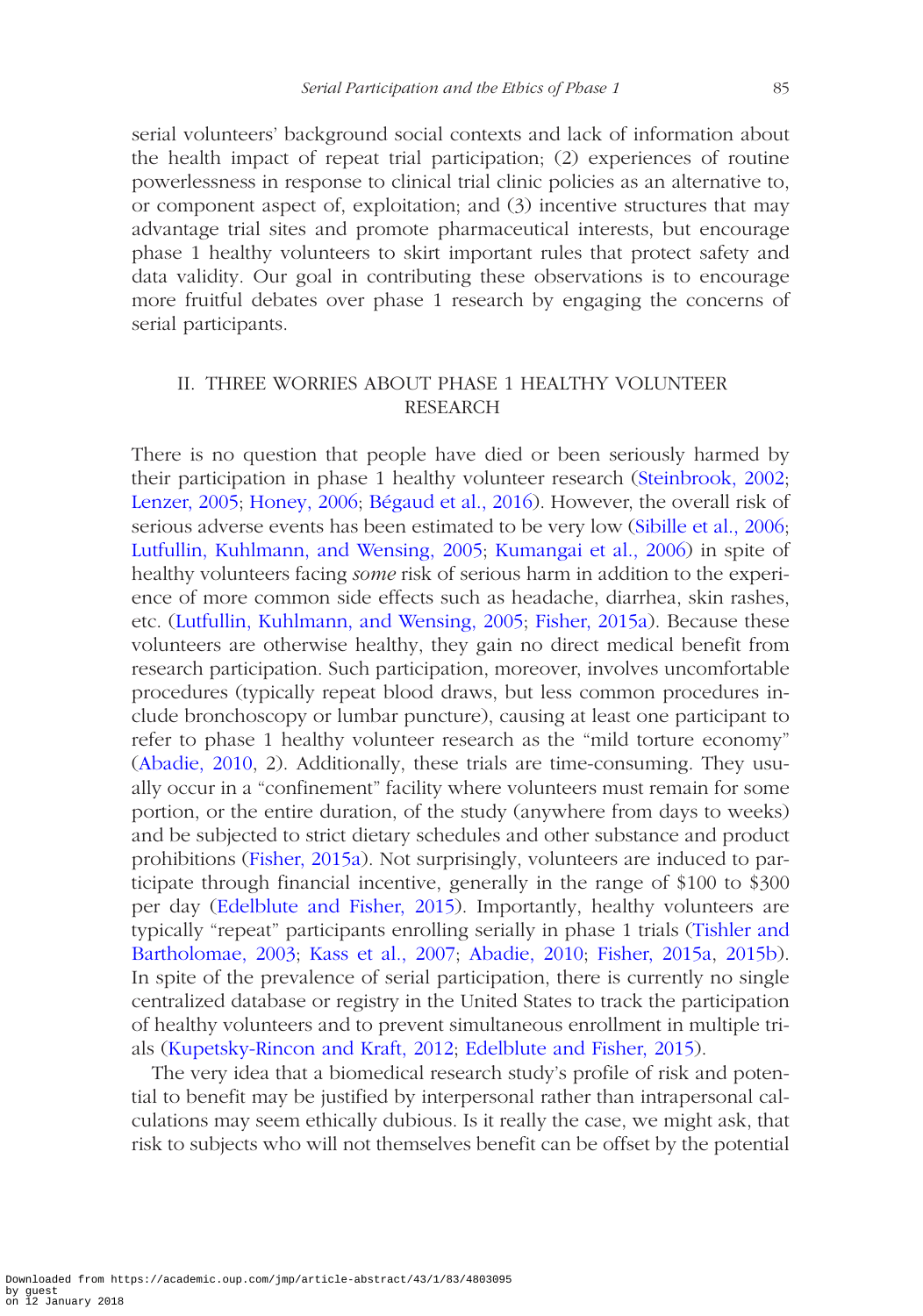for benefit to others? As we have already noted, this moral premise has been sustained in the US regulatory structure guarding human subject research by stipulations to minimize risk as well as the safeguards of informed consent and the just selection of participants. The practice of offering payment to encourage healthy individuals to participate in phase 1 research further complicates this picture, since payment straightforwardly benefits participants, yet such "benefit" should not be taken into account by ethics review boards to justify the research itself because this would problematically skew an appropriate assessment of potential harms and benefits [\(US National Institute](#page-30-7)  [of Health, 2005;](#page-30-7) [US Food and Drug Administration, 1998](#page-31-3)). In the extreme, using such a model, a study with medical risk and no promise of medical benefit could be ethically justified solely by the financial compensation of the subjects.

Some early commentators worried that any incentive other than authentic identification with the scientific goal was a morally problematic basis for research participation [\(Jonas, 1969\)](#page-30-8) and that offering payment for research participation could be coercive and should not be counted as benefiting subjects ([Macklin, 1981;](#page-30-9) [1989](#page-30-10)). However, the current "uneasy compromise" ([Elliot, 2008](#page-29-4), 40) over payment for phase 1 participation recognizes that such payment is both the incentive driving participation—and in that sense clearly benefits participants—and yet, from a research oversight perspective, ought not to figure into the overall justification for the research (i.e., as a counterbalance to risk in ethics review board approval). Despite a relatively wide acceptance of this uneasy compromise over how to accommodate payment within phase 1 research, concerns over such payments being both too low and too high abound in the literature as posing (somewhat conflicting) potential problems for informed consent and justice. An emerging set of concerns focuses on whether research results are compromised by the kinds of behavior promoted by paying for participation. We briefly introduce each worry in turn.

## Compromising Voluntariness: Undue Inducement and Coercion

In their review of US human subject research, institutional review boards (IRBs) are cautioned by the federal regulatory structure to be on the lookout for both "undue influence" and "coercion" that might undermine voluntary consent ([Department of Health and Human Services, 2009,](#page-29-5) 45CFR46, section 46.116). Bioethics scholars, however, have been careful to limit the application of the term "coercion" to exchanges that involve a wrongful threat of harm or force as a means of extracting particular behaviors or responses and have claimed, in particular, that genuine offers cannot be coercive ([Wertheimer and Miller, 2008](#page-31-4); [Wilkinson and Moore, 1997](#page-31-5); [Hawkins](#page-30-11)  [and Ezekiel, 2005\)](#page-30-11). Indeed, the tendency of IRBs (and perhaps members of the general public) to think of coercion as simply an extreme of undue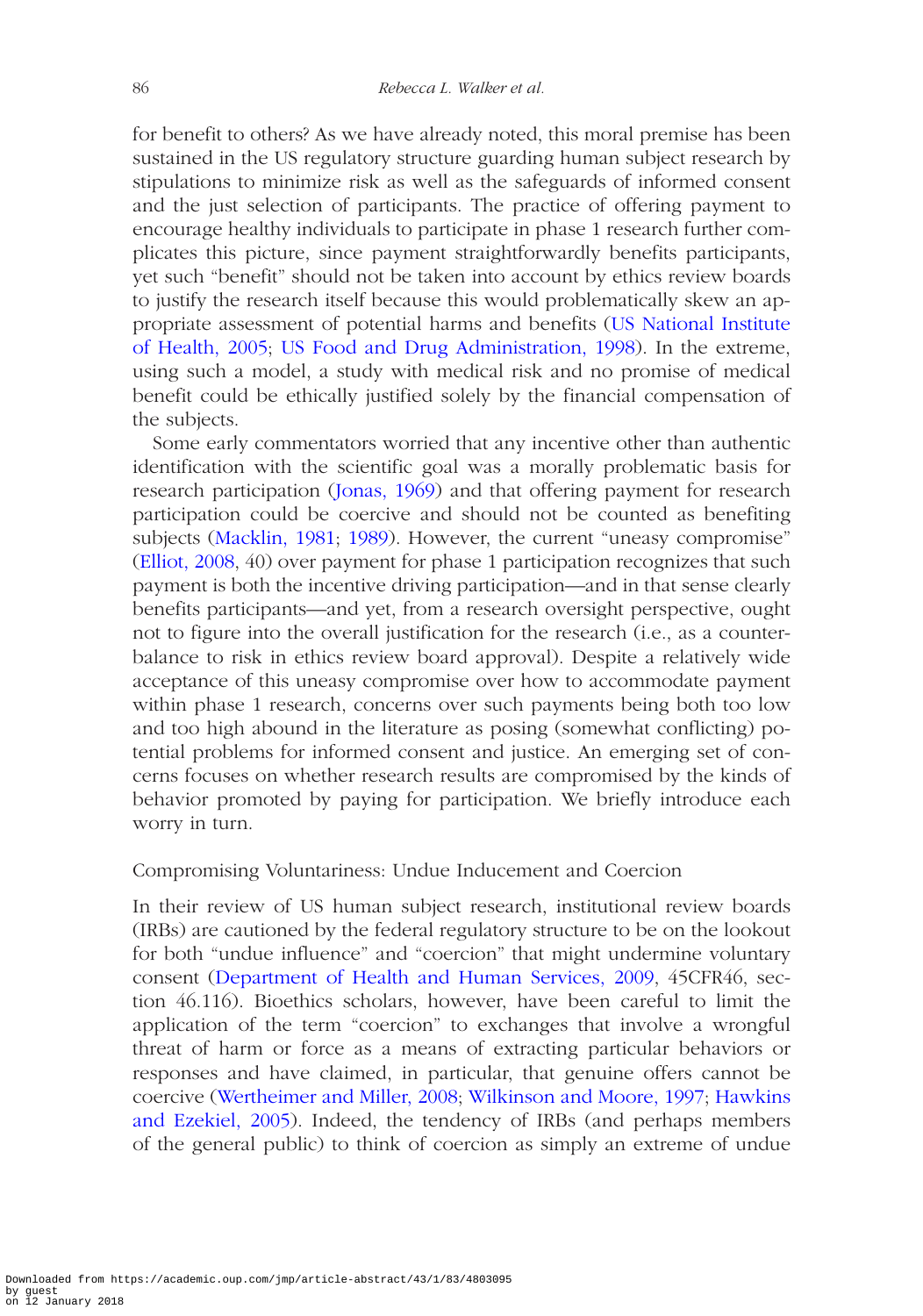influence ([Klitzman, 2013](#page-30-12); [Largent et al., 2013](#page-30-13)) has been roundly criticized by these scholars who write that "[if] IRB members' concerns are based on conceptual or ethical misconceptions, unnecessary limits may be placed on payments to research participants and impede valuable research" [\(Largent](#page-30-13) [et al., 2013](#page-30-13), 500–1). The lesson is that, "Genuine offers do not coerce. Period." ([Wertheimer, 2011](#page-31-6), 144).[1](#page-27-0)

Putting to bed worries that payments may be coercive, bioethics scholars have attended with much greater concern to the question of whether payments may undermine voluntariness by unduly influencing potential participant's decision-making. But, what is meant by "undue" influence? Multiple commentators have noted that inducing participation through payments is not *prima facie* problematic (if it were, the critique would extend too broadly—for example, to paying people to work at risky jobs) (see [Wilkinson](#page-31-5)  [and Moore, 1997\)](#page-31-5). Agreement within the bioethics literature seems to have coalesced instead around the notion that undue inducement somehow "triggers irrational decision-making" [\(Wertheimer, 2011](#page-31-6), 149; [Largent et al., 2013](#page-30-13); [Ballantyne, 2008](#page-28-1); [Philips, 2011\)](#page-30-14). In particular, the distortion of judgment for which we must be on the lookout is an "under-estimation of risks and an over-estimation of benefit" [\(Philips, 2011](#page-30-14), 213).

In this context, the difficulty that remains is the question of how much financial incentive constitutes an "undue" influence or what economic model should become the referent for how and why to provide money in exchange for research participation ([VanderWalde and Kurzban, 2011\)](#page-31-7). IRBs are typically left to come up with their own norms about what compensation rates are ethically appropriate, creating wide variation across research institutions [\(Dickert and Grady, 1999\)](#page-29-6). In spite of concerns about undue inducement, some commentators argue that researchers must account for market forces and compensate more generously to ensure fairness in compensation as well as a more diverse pool of prospective participants [\(Dunn and Gordon, 2005\)](#page-29-7).

# Undercutting Justice: Exploitation of the Economically Vulnerable

To lessen the possibility that an offer is so "attractive that [it can] blind prospective subjects to potential risks or impair their ability to exercise proper judgment about the risks of participation" (IRB guidebook, as cited in [Wertheimer, 2011](#page-31-6), 149), there is general agreement that payments for research participation should be restricted. However, the practice of offering low payments for such participation has spurred a different kind of bioethical worry—namely, the potential for exploitation of the economically vulnerable. The moral tension between concerns of undue influence on one hand and exploitation on the other has been widely recognized in the bioethics literature (see [Macklin 1989](#page-30-10); [Ballantyne 2008;](#page-28-1) [Phillips 2011](#page-30-14)) and is readily summarized by [Ballantyne \(2008, 1](#page-28-1)79) who writes, "offer participants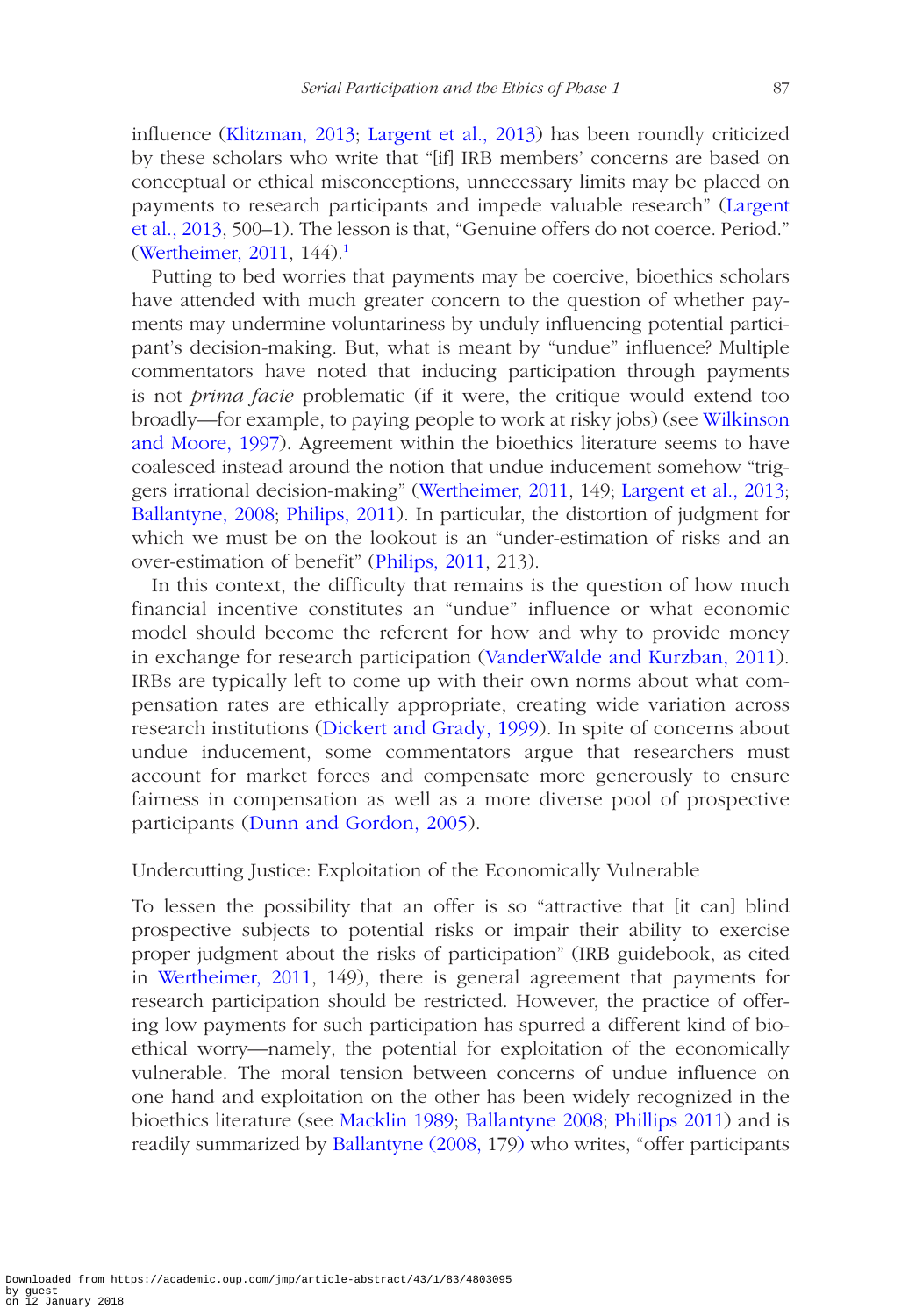too little and they are exploited, offer them too much and their participation may be unduly induced."

Although exploitation is generally seen in the literature concerned with payment for study participation as a matter of "unfairness of the distribution of benefits and burdens between the parties to a transaction" ([Ballantyne](#page-28-1)  [2008,](#page-28-1) 180), there is little consensus about whether such unfair distribution itself offers moral reason to interfere in the relevant exchanges. Unlike in cases of exploitation where one party does not (or cannot) consent or does not benefit, when "a consensual and mutually advantageous transaction" ([Wertheimer 2011](#page-31-6), 177) results in one party paying too much or receiving too little, Alan [Wertheimer \(2011,](#page-30-7) 253) has proposed that there are no clear moral grounds for interference in the exploitative exchange. Whether or not that is the case, several commentators less impressed by concerns of undue influence than exploitation of the economically vulnerable have argued for establishing minimum thresholds on healthy volunteer payments and/or not putting any upper limit on such payments (see, e.g., [Shamoo and Resnik,](#page-31-8)  [2006;](#page-31-8) [Phillips, 2011\)](#page-30-14).

Disrupting the Risk-Benefit Justification: Data Validity and Subversive Behavior

An emerging concern about payment for healthy volunteer phase 1 trial participation is that such payment creates incentives for problematic participant behaviors that may undermine data validity. Undermining data validity in turn disrupts the trial justification that depends on an accurate assessment of the potential for benefit and likelihood of harm. Examples of such disruptive behaviors include not adhering to 30-day "washout" periods between studies; dishonesty about ingestion of other prescription, over-the-counter, or illicit substances; failing to ingest study drugs; providing false medical or other history; and not following the required study diet. Although several commentators have expressed concern that paying subjects for their participation will incentivize problematic behaviors such as these (see, e.g., [Tishler and Bartholomae 2003](#page-31-2); [Shamoo and Resnik,](#page-31-8)  [2006](#page-31-8); [Resnik and Koski 2011](#page-31-9)), Rebecca Dresser has offered the most thorough assessment of the moral dimensions of the problem. She concludes,

Subversive subjects present a serious threat. Their behavior reduces the validity of trial results, with potentially harmful consequences to patients and to subjects participating in subsequent trials. Subversive subjects also expose themselves to heightened research risks. ([Dresser 2013](#page-29-8), 832)

In this section, we have reviewed three distinct, but somewhat interrelated sets of ethical concerns about phase 1 healthy volunteer research raised within the bioethics literature. Next, we describe the HealthyVOICES project,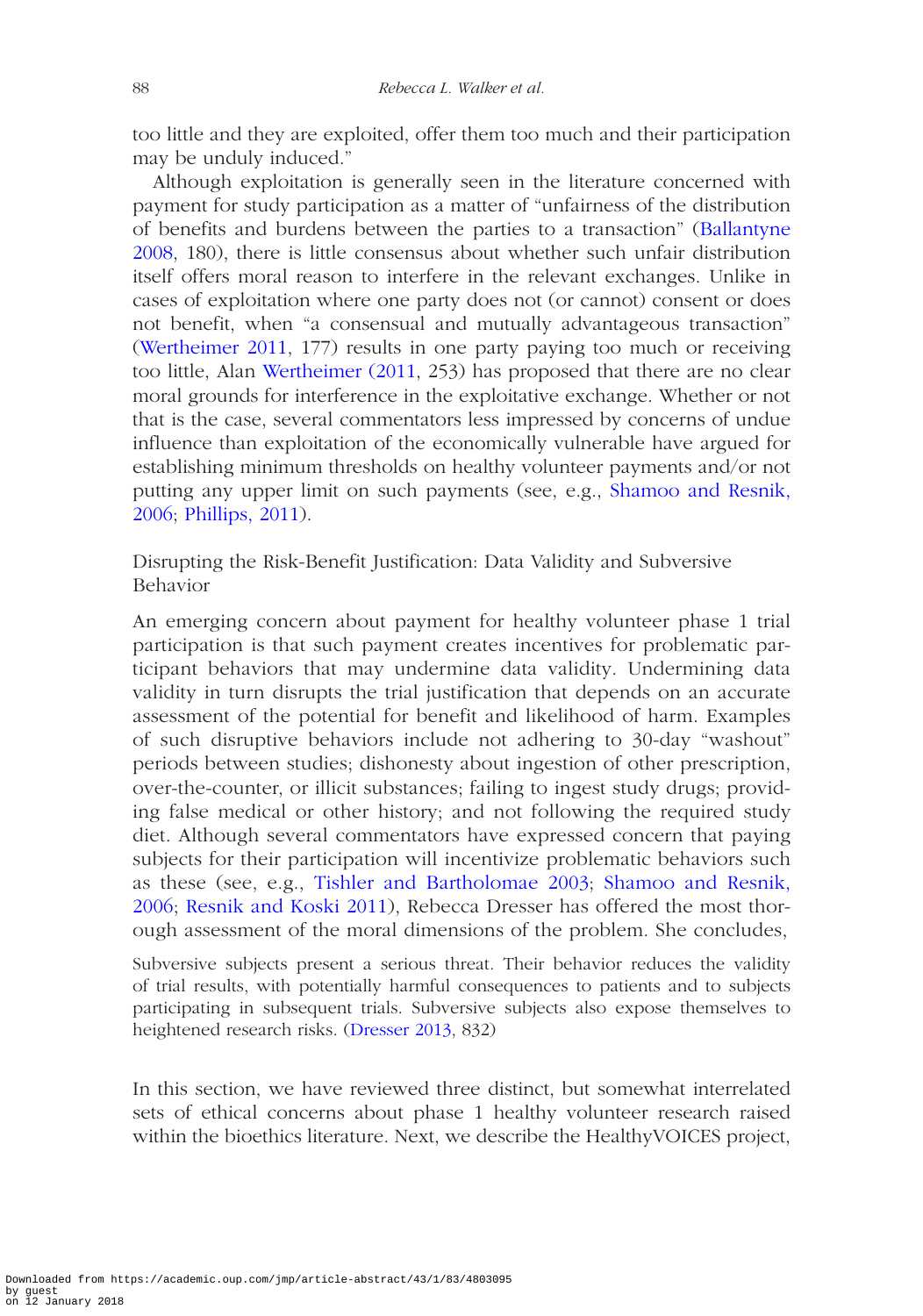provide details about the approach we have taken in this paper, and introduce the participants who will serve as our informants in both assessing and complicating these common concerns.

### III. PROJECT OVERVIEW AND METHODOLOGICAL APPROACH

Presumably, the ethical worries about healthy volunteer research raised in the bioethics literature are particularly significant for those participants most at risk in phase 1 trials—serial participants who are dependent on study income. In response to the dearth of information about how healthy volunteers perceive the risks and benefits of phase 1 trials, as well as how they make decisions about their participation, we designed a longitudinal study to shed light on these ethical and empirical concerns. The study, the HealthyVOICES project, recruited healthy volunteers when they were participating in a clinical trial at one of seven phase 1 clinics across the United States. For healthy volunteers who consented to participate in our study for a three-year period, a member of our research team conducted a "baseline" semi-structured interview with them in the phase 1 clinic. Participants were then randomized to a "full participation" or "control" arm of the study, with roughly 80 percent of all enrolled participants being allocated to the full participation arm. As part of the protocol for the full participation arm, participants consented to four additional follow-up telephone interviews, taking place six months, one year, two years, and three years from their enrollment in our study. Those participants also agreed to report all of their phase 1 clinical trial activity to us over the course of their three-year involvement in our study (see [Edelblute and Fisher, 2015](#page-29-2)). As part of the protocol for the control arm, participants consented to one additional interview three years from enrollment as well as periodic check-ins to ensure that their contact information was current. The goal of the control group was to have a mechanism to assess whether participation in our study had an overall effect on their perceptions of or decisions about phase 1 trials.

We enrolled a total of 180 healthy volunteers in our study. As part of our recruitment process, we selected phase 1 clinics across the United States in order to have a demographically diverse sample of healthy volunteers. As previous studies have indicated, phase 1 healthy volunteers tend to be primarily men and drawn from low-income, minority groups with greater representation of African Americans in the Eastern and Midwestern United States and of Hispanics in the Western United States (see, e.g. [Fisher and Kalbaugh,](#page-30-15)  [2011](#page-30-15); [Fisher, 2015a\)](#page-29-1). Our final sample mirrored these national trends with 72.8 percent of our participants being men and 60.5 percent being members of minority groups (40.5 percent black; 20.0 percent Hispanic). We collected additional data at baseline about their experience participating in phase 1 trials as well as more customary demographic information. Reinforcing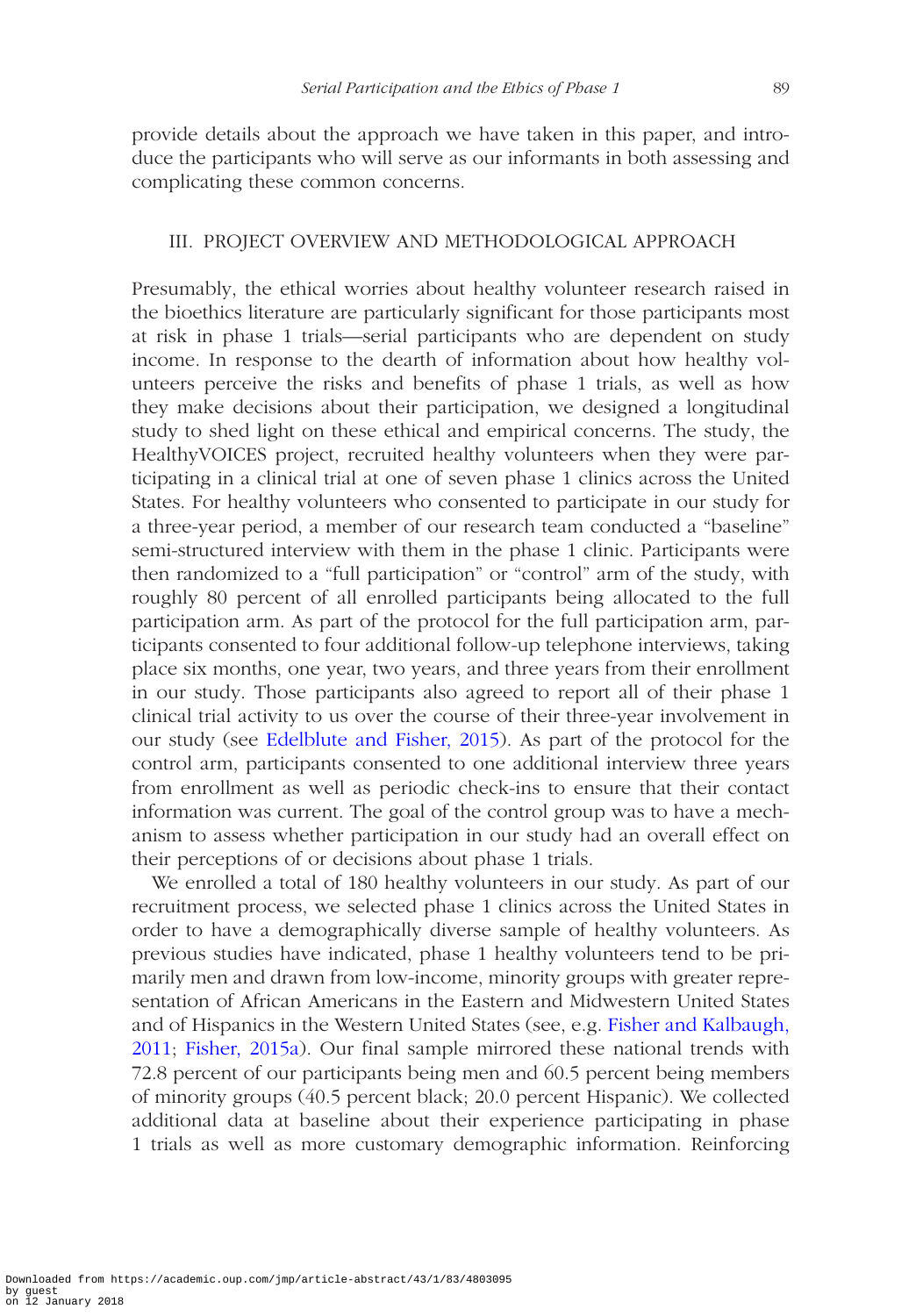the idea that phase 1 participants are typically repeat volunteers or "serial participants," more than half of the participants had completed at least five phase 1 trials and a quarter had completed between 11 and 200 studies, whereas only 20 percent were in their first clinical trial at the time of enrollment in our study. Indicating risk of serial participation even for those volunteers new to phase 1 trials, participants were largely underemployed or unemployed (16.9 percent report full-time employment). The majority of participants had not earned a college degree, with 28 percent holding a high school diploma, GED, or less education; 29 percent had taken some college courses; and 11 percent had technical or vocational training. Twelve percent had an associate's degree and 21 percent had a bachelor's degree or higher. Most participants (63 percent) were between the ages of 30 and 49, 22.5 percent were between the ages of 18 to 29, and 15 percent were 50 or older.

# Case Study Selection and Analysis

Semi-structured interviews aimed to gather stories about the experiences of healthy volunteers that could provide insights into longstanding bioethical concerns or raise awareness of otherwise invisible ethical problems with phase 1 trials. For this analysis, we drew from those interviews conducted with all participants at baseline and our full participation arm at six months and one year from enrollment.<sup>[2](#page-27-1)</sup> Our approach to empirical research in bioethics comes from an interpretive tradition, which combines both deductive and inductive technique of data collection and analysis ([Timmermans and](#page-31-10)  [Tavory, 2012;](#page-31-10) [De Vries and Fisher, 2013](#page-29-9)). This means that we included questions in our interview guides that were relevant to bioethical concerns on which we believed healthy volunteers could shed light from their standpoint as phase 1 participants. For example, we asked questions about their motivations to enroll in phase 1 trials (baseline), perceptions of trial compensation, including the relationship between payment and risk (baseline and 1-year), perceptions of the risks and benefits (baseline, 6-months, 1-year), their preferences about which studies in which to enroll or avoid (baseline), and their adherence to study rules and procedures (baseline). With a semi-structured interview approach, we also were able to encourage new themes to emerge, based on the participants' experiences and perceptions of phase 1 trials. For example, participants told us across all three interviews about the economic and personal challenges they have faced in their lives, the difficulties they have encountered enrolling in trials, their worries about the long-term effects of their trial participation, and their criticism of the capitalistic nature of the pharmaceutical and clinical trials industries.

In this paper, we draw on the voices of five illustrative participants as informants whose perspectives complicate the bioethical concerns introduced above. Using case studies instead of the entire data set allows us to provide greater context for the perceptions of each participant, as well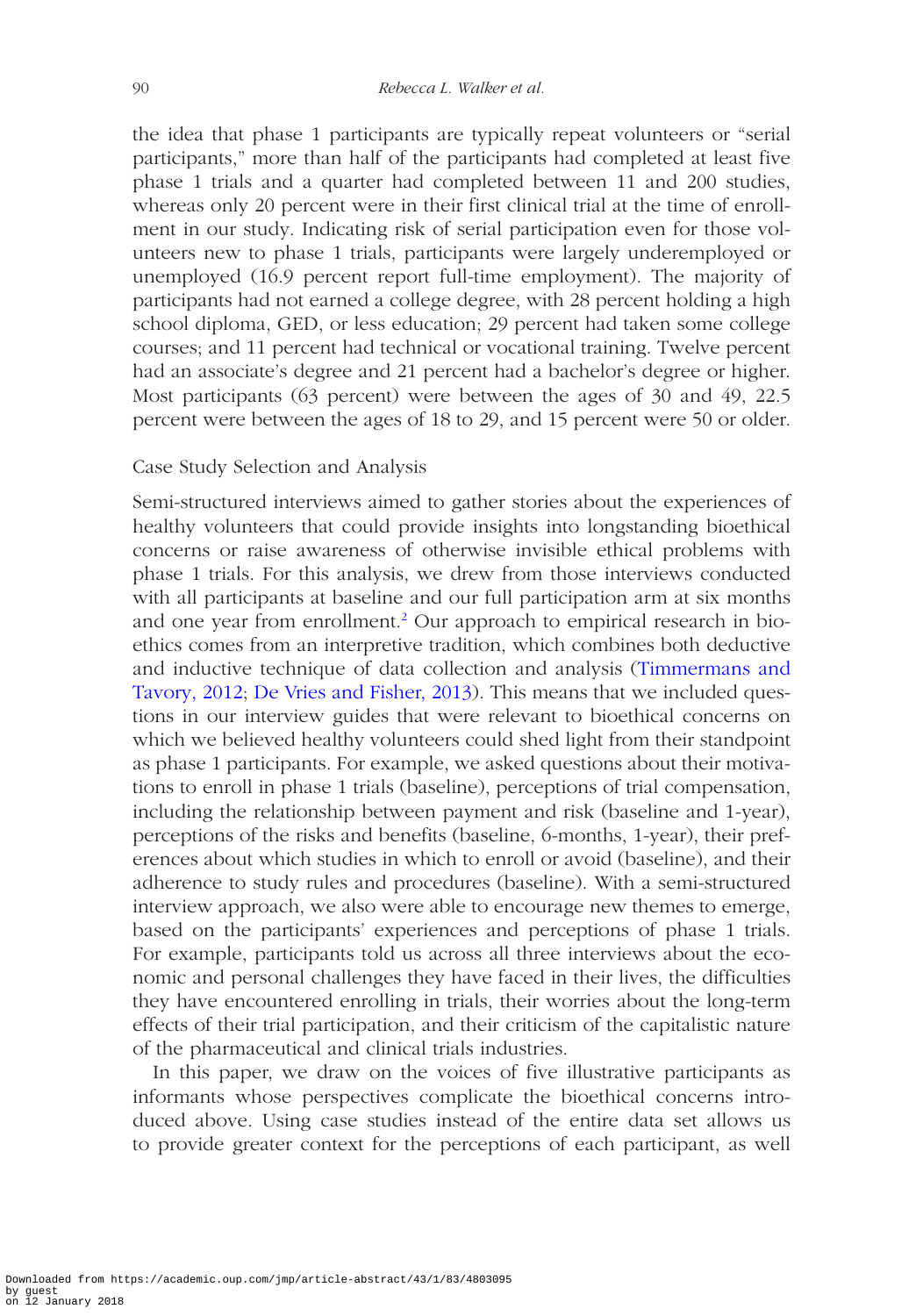as present their backgrounds and life circumstances as critical data for our analysis ([Yin, 2003](#page-31-11)). In line with case study research, our aim in the analysis is to revisit theoretical concepts, here bioethical arguments related to phase 1 trials, rather than report statistically representative findings [\(Yin, 2003](#page-31-11)). We selected five participants who holistically addressed all the themes of this paper (whereas other participants in our study might voice concerns only about a smaller set). To identify these participants, we met several times to discuss the themes in the bioethics literature, the challenges to these themes that had emerged through our engagement with participant perspectives, and consider potential participants as phase 1 study informants. As we identified potential individuals, we then re-read the transcripts for each of those participants to make a final determination on whom to include. As a group, these participants are representative of our sample more broadly when it comes to their perceptions of phase 1 trials, their decision-making regarding studies, and their behaviors surrounding their participation. Another key part of our selection process was ensuring that the participants' demographic features generally reflected the entire sample in terms of representation by age, gender, race, and educational attainment. Given our interest in experienced, healthy volunteers, we intentionally excluded first-time phase 1 participants from the case studies. We did, however, include a participant in his second clinical trial in order to capture the perspective of someone newer to phase 1 participation who is at risk for serial participation based on employment status. In the remainder of this section, we introduce our informants, and in the next section we consider how their concerns and perspectives give us reason to re-frame the bioethical debates.

## The HealthyVOICES Project Participants

*Bree*[3](#page-27-2) is an African-American woman in her late 30's who identifies as self-employed through clinical trials (she estimates she has participated in over 40 studies since her first in 2007). She holds a bachelor's degree and has a history of employment in what she defines as "corporate America." She enjoys the flexibility of participating in clinical trials as compared to the jobs she has held in the past. However, she wrestles with time away from home and the impact this may have on her three children. She expects to quit trials and go back to a "9 to 5" job, but currently the money from studies is too good to pass up. She participated in four additional clinical trials during the first year of our study.

*Calvin* is an African-American man in his late 30's who estimates that he has participated in "hundreds" of clinical trials since his first one in 1999. He has some college education and also works part-time in maintenance at Wal-Mart. He is living with his partner and her two children, whom he also views as partly his responsibility. He seems somewhat burned out from doing so many studies—he didn't expect to still be participating in them in his 30's.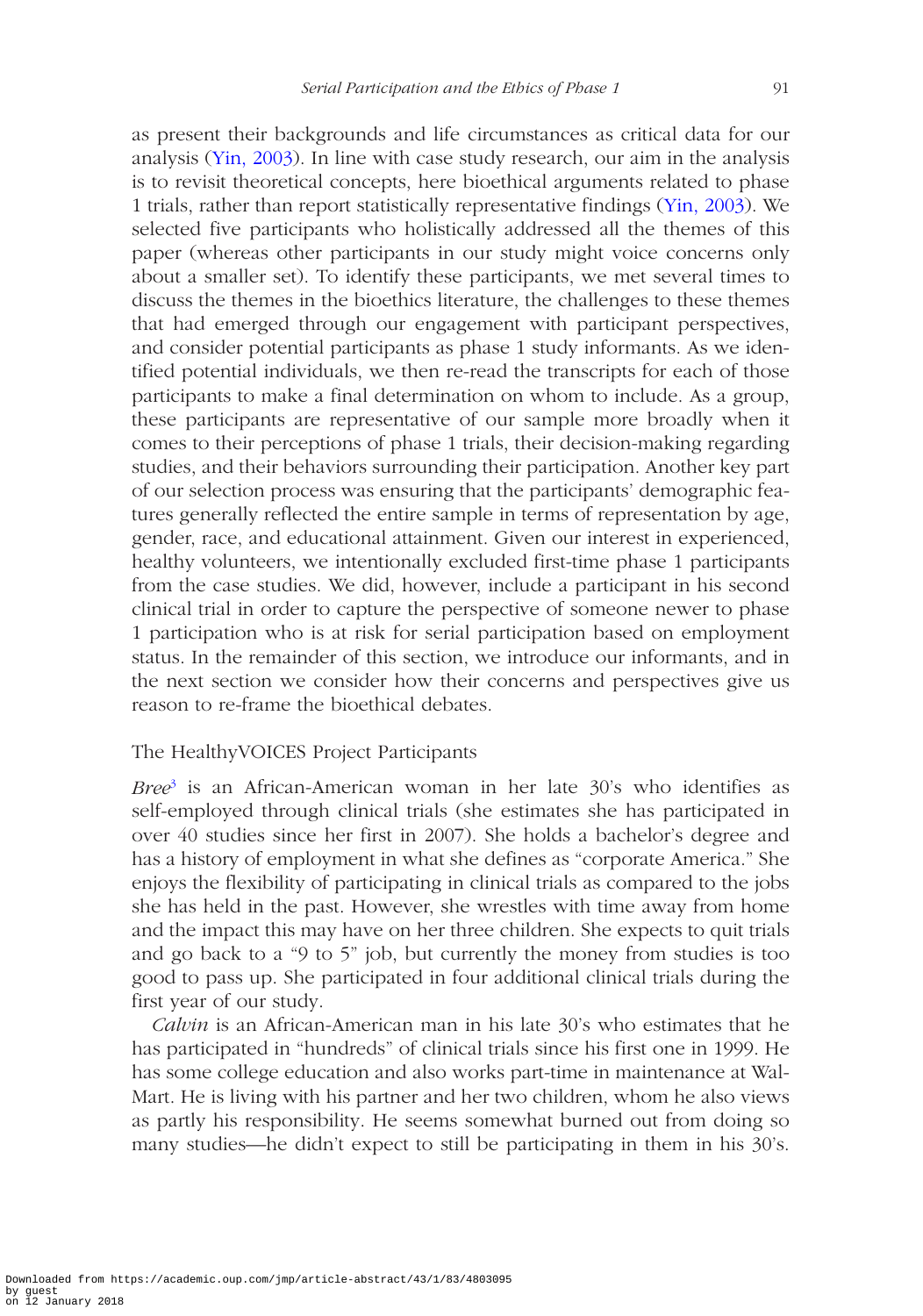However, he has no plan to stop re-entering what he terms the "matrix" of clinical trials, and describes the extra income as a "big jump" financially above his pay at Wal-Mart. During his first year in our study, he had more difficulty qualifying for new studies, having screened for eight but only participating in three.

*Derek* is an African-American man in his 30's who has some college education and past employment in sales. He has remained unemployed since our first meeting at a clinic in the Midwest in 2013. When we met him, he was relatively new to phase 1 clinical trials (with only two completed) but participated in four additional studies within 1 year from enrollment in our study. Initially, he was exceptionally optimistic about the possibilities of making enough money in clinical trials to invest in new business ventures, such as purchasing the rights to a national franchise. More recently, however, he has acknowledged that he was somewhat overly optimistic about how much he could earn by participating in clinical trials, but he still has ambitions to be able to invest his earnings in a business. Meanwhile, he reports using clinical trial income to pay for household bills and living expenses.

*Martin* is a single man in his late 20's who identifies as more than one race. When we met him at a clinic in the Midwest, he was in the process of slowly completing his bachelor's degree while also doing phase 1 studies, which both helped with the bills but also created conflict with his class schedule. He reported participating in some 17 other clinical trials over the course of the 6 years he has done them and had traveled from coast to coast to enroll in studies. At present, he has graduated from college and identifies as self-employed as a research participant, screening for an additional 10 trials in the year since he was enrolled in our study. He is critical of the pharmaceutical industry but also says that he feels little choice about the studies in which he participates, since the income is needed to pay his bills and to look after his grandmother.

*Steve* is a white man in his mid-40's who started participating in clinical trials in 1991. He did not finish high school, but he holds a GED. He identified as self-employed as a trial participant when we first interviewed him, but has since done some seasonal and temporary warehouse work due to a lull in available trials for which he could qualify. He screened for 11 and participated in 4 clinical trials during his first year in our study. In spite of the difficulty he has had with finding and getting in studies, he does not envision stopping his trial participation at any particular point but is concerned about what he will do when he hits the upper age limit of 55 for many trials. He describes using his trial income in part to support a child and partner overseas. He had moved to a city in the Midwest primarily because he likes the clinic there as well as the location's proximity to other clinics in the region. Since our original interview, he has moved to a different part of the United States where he anticipates that the studies are better and he can live in closer proximity to one of his children.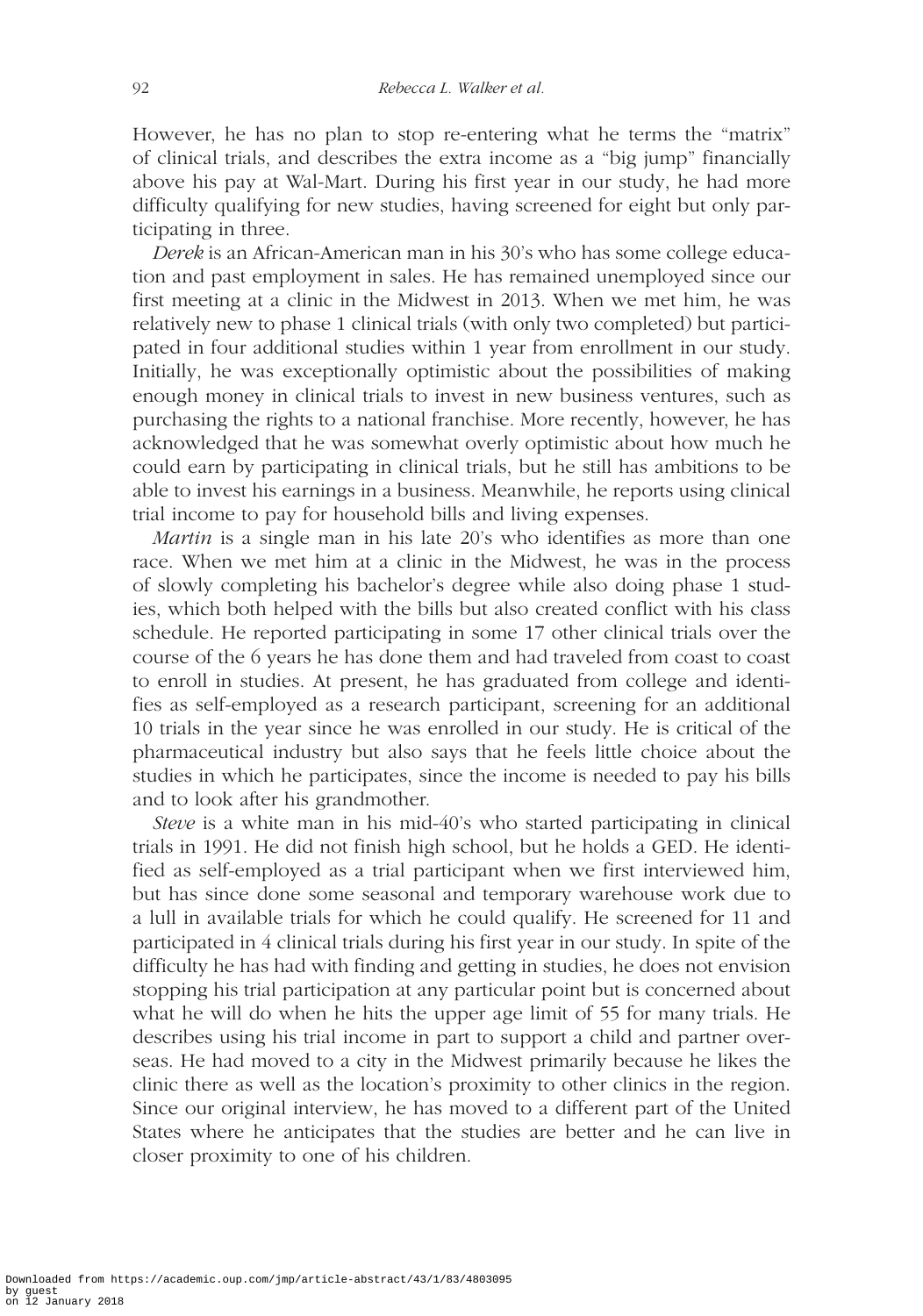# IV. RE-ORIENTING BIOETHICAL WORRIES ABOUT PHASE 1 HEALTHY VOLUNTEER RESEARCH

In this section, we re-view the bioethical worries about phase 1 healthy volunteer research through the lenses offered by our healthy volunteer informants and argue for a reorientation of the bioethical investigation into the ethical issues at stake in phase 1 healthy volunteer research. The experiences of phase 1 participants highlight structural and system-oriented concerns that are not readily captured by the conventional bioethical focus on discrete exchanges, behaviors, and events taking place in phase 1 healthy volunteer research. Bioethicists have been primarily concerned with payment amounts, whether to allow certain exploitative exchanges, and the effects compensation might have on participant compliance. Based on the experiences of phase 1 serial volunteers, who are the norm in healthy volunteer trials, we instead draw attention to background social context, unknown long-term health risks, structural incentives for problematic behavior, and participant powerlessness in setting the terms of their exchange with clinical trial sites.

From Undue Influence and Coercion to Structural Coercion and Serial Risk Assessment

Although it is tempting to view undue inducement at its extreme as coercive, bioethicists have remained firm that coercion requires a threat of harm and that "inducements are offers, not threats, and they expand people's options" ([Wilkinson and Moore 1997,](#page-31-5) 378). Yet, at the same time, a theme among our income-dependent serial volunteers was a lack of genuine alternatives to study participation. For example, at his initial interview, Steve revealed, "I don't have any better options . . . I'd rather be doing something else that paid the same amount of money, but I don't have a college degree, so there's really nothing I can do that's gonna make me \$200 a day" [baseline]. And about his earlier job experience going door-to-door selling quotes for windows and siding, Martin reported, "I only made like \$144 my whole time, and that just made me realize, man, I'm busting my butt here . . . Long story short, [they see me as] a black man in a rich white neighborhood and they either think I'm trying to rob 'em or . . . who's this guy, you know?" [baseline]. For Calvin who, like Steve, has been participating in clinical trials for a very long time, the lack of viable alternatives for earning a reasonable income generated a palpable sense of weariness. During his 1-year interview, he said, "I'm like, 'You know what, man? I don't even care any more because I don't even want to be here [doing studies]. I'm like that guy at the party that just doesn't want to be at the party, I guess" [1-year].

These participants' autonomy is not threatened by "volunteering" for trials under a specific threat or duress, as would be the case in a dyadic coercive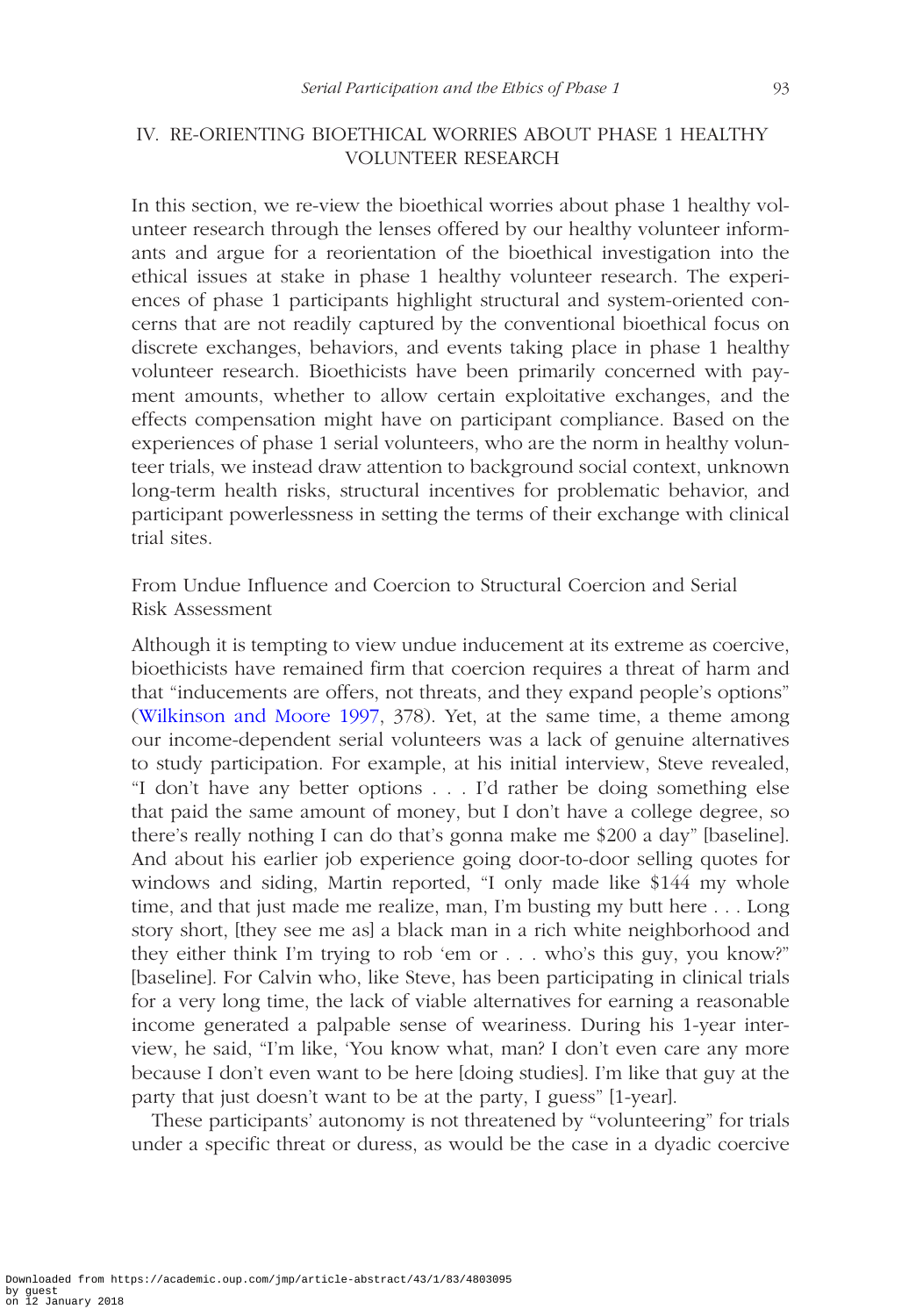exchange. Nor does the concept of undue influence, which we discuss in more detail below, appropriately capture the diminished freedom regarding phase 1 trial participation that these participants relay. How, then, should we account for this sense of diminished freedom to decline clinical trial participation that stems from a lack of viable alternative sources of income? [Fisher](#page-29-10)  [\(2013,](#page-29-10) 357) has proposed the concept of "structural coercion" to account for "the ways in which broader social, economic, and political contexts act upon individuals to compel them to enroll as subjects in clinical research." By moving beyond a "dyadic conceptualization of the researcher-participant relationship" [\(Fisher, 2013](#page-29-10), 357) in which a specific threat of harm may be leveraged to induce participation, Fisher argues that coercive influences may also take place against a backdrop of *structural* violence, or "material injury that results from differential access to capital and human services, such as housing, education and health care" [\(Fisher, 2013,](#page-29-10) 361).

Structural coercion, then, is a sociological concept that serves as a corrective to the individualistic orientation of the philosophical view of coercion by reaching beyond the interpersonal threat of harm occurring within a specific exchange, to considering the background context against which a decision to participate in clinical trials takes place. Losing one's home or transportation or failing to provide adequately for one's children are individual problems that become acts of structural violence when shaped by profound social inequalities that systematically disadvantage some groups over others in society. With these economic threats in play, phase 1 clinical trial participation becomes a "choice" that is difficult not to make, once the option is on the table. Under structural coercion, social circumstances create the impetus for clinical trial participation so that it is not the researchers as individuals (or even individual pharmaceutical companies) who act coercively; rather, it is the research enterprise positioned against a background of social inequalities. Unlike the dyadic notion of coercion, which insists on locating a threatening individual or institution and a forced actor, the locations of moral responsibility and harm are more diffuse under structural coercion. A lack of voluntariness may stem from structural inequalities that are apparent in factors like Steve's lack of educational attainment, having quit high school to support economically his mother and younger brother, or Martin's inability to earn a living wage as a minority in a white neighborhood[.4](#page-27-3)

Importantly, the concept of structural coercion does not apply indiscriminately to all serial participants who are income dependent on phase 1 trials. Bree, who holds a college degree and reports earning a stable income in past jobs, may not seem structurally coerced in her choice of clinical trial participation. She has more options than many of the other participants in our study, and she actively chooses phase 1 participation over more traditional forms of work. In line with that observation, Bree reported during her first interview that her freedom was enhanced through trial participation,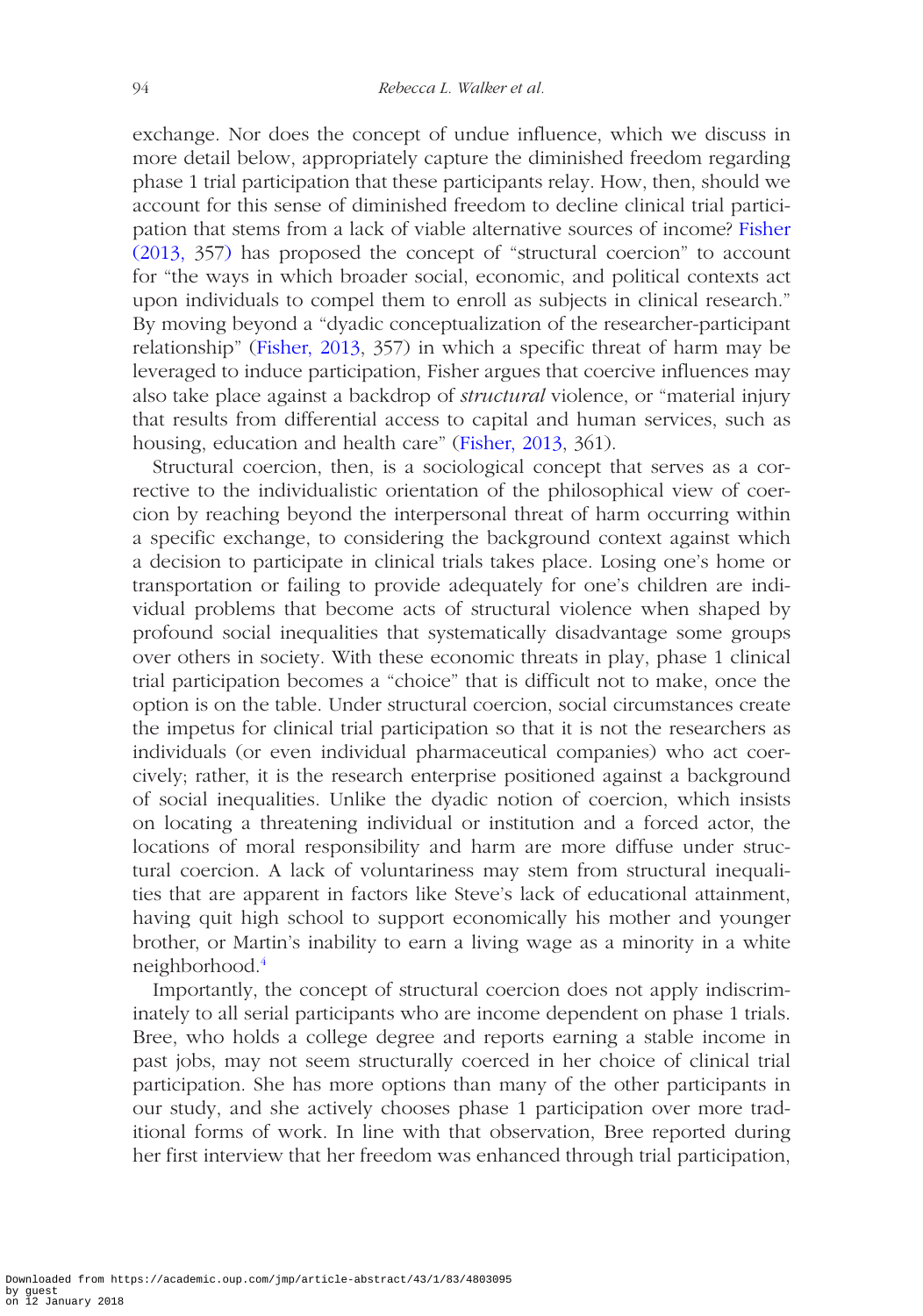"For me, it was the freedom of being able to travel. And-and just knowing that I could make this kind of money and not really do much of anything was like, 'What?! And this has been around for years?' It really opened up my eyes" [baseline].

The concept of structural coercion gives us helpful insight into the diminished sense of voluntariness in phase 1 trial participation that other ethics concepts wielded in this arena do not. As Calvin's reflections imply, limited earnings and increasingly precarious employment found elsewhere ([Kalleberg, 2013](#page-30-16)) are structural factors exacerbated by disadvantages he faces across race, class, and address. This sense of diminished voluntariness is not accounted for in the frame of any discrete offer-acceptance event, as has been the focus of bioethical debates about coercive exchanges; it is a result of participants' broader social and economic disenfranchisement. Further, the diminished voluntariness that the concept of structural coercion targets is also not adequately accounted for by other notions important to informed consent such as "undue influence" which, as we shall discuss next, focuses instead on a disruption of appropriate decision-making.

Many U.S. IRBs have held down payments to healthy volunteers as part of their mandate to protect research subjects from being unduly influenced to participate in clinical trials. Yet, when asked for their thoughts on undue inducement, our participant informants were puzzled, and even suspicious, as to the reasoning behind this purported concern. They could see why study sponsors might want to hold down payments out of self-interest, but were not impressed by the argument that lower payments might protect subjects. During Steve's and Calvin's 1-year interviews, they each offered particularly cogent observations regarding what they do and do not "understand" about undue inducement. Steve offered,

I don't understand. What is their fear of the subject not being able to refuse? Because of the high pay? . . . As long as the risk hasn't changed, then why would it--, why would they care whether the pay is too high as far as the subject is concerned? Obviously, it's, you know, as far as the-the sponsor is concerned, I mean, obviously they don't want to throw money away. But as far as the subject is concerned, yeah, I mean if the risk hasn't changed, then I don't understand why they'd worry about the subjects getting paid too much. [1-year]

Here, we see Steve reflecting his confusion about how the subject could be protected by lowering payments when what is important from a subject's perspective is the objective risk inherent in the trial. This focus on the actual risk of the trial rather than how subjects perceive risk is a theme of Calvin's ruminations about undue inducement as well, though he is more blunt in his criticism of the industry's interest in promoting the very idea of undue inducement:

I do understand that some people are desperate enough to do virtually anything. That still doesn't . . . excuse the fact that these, uh, facilities are kind of making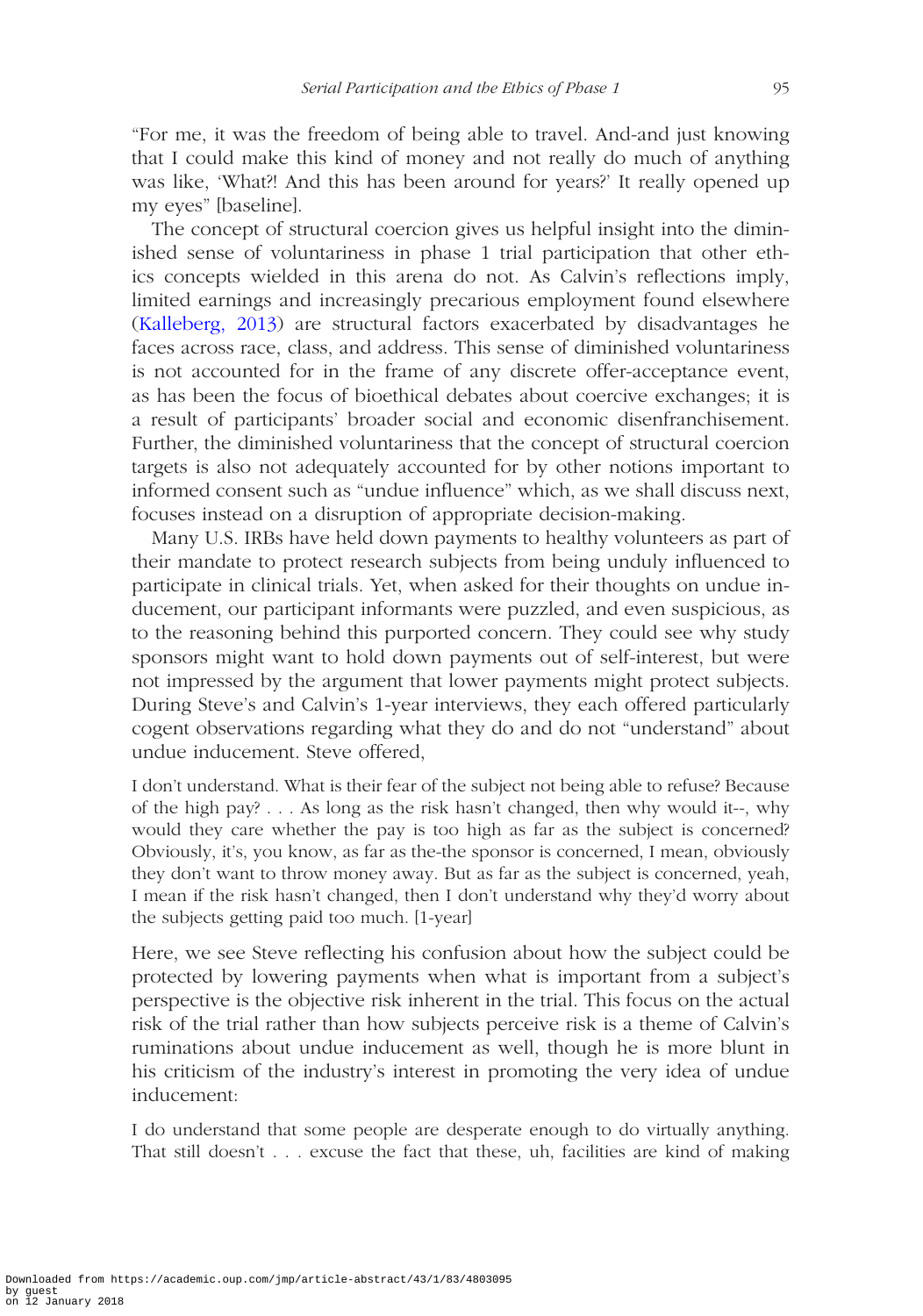an excuse if they're saying that's the reason why they lessen or don't increase the stipend. Because again if you're saying that the medication in and of itself is potentially risky or riskier than the norm, then what are you saying about it if you actually do run it [the clinical trial]? Again somebody's still going to take it, so just because you're paying them less, did it lessen the risk? [1-year]

Recognizing that financial desperation may underlie participation in clinical trials, Calvin, like Steve, fails to see that as a reason to lower payments, since low payments will only serve industry interests and will not change the objective risk faced by participants.

Yet, while these participants remain nonplussed by the idea of undue inducement as providing a reason to lower payments, their reflections on their own trial participation makes clear that they decide about participation in trials depending on both the amount of compensation offered and their own personal circumstances. Bree, for example, reflects on her changing reasoning about whether to do HIV studies,

It was just always like, "HIV study, no-no-no-no." And then I had a friend who was like, "Eh, it's not so bad." And then I thought about it, I said, "Okay, maybe." But then things started to dry up [in terms of study availability], and then I thought, "Hmm, maybe it's time to reconsider." So I did do an HIV study. [baseline]

At the same time, Bree reports that she draws a line at participating in certain kinds of studies, "There's certain studies I don't touch, and even now I still won't touch them. I won't do spinal taps . . . I don't care how much money [it is], I just, I won't do it" [baseline]. Similarly, Martin reports that some studies are "off limits" for him. For example, he reflects on what he thinks is others' willingness to participate in the NASA bed rest study<sup>5</sup> saying, "When it's stuff like, yeah, you're gonna be on the bed for like 70-something days, now that's crazy . . . A lot of people will do it just because of the money. I'm not like that, you know" [1-year]. Although Martin reports not being "like" those who will agree to participate in an extreme bed rest study, he also recognizes that he participates over his own objection in studies that involve high numbers of blood draws: "When you're getting blood draws and one day you might have 19–20 blood draws, now that makes me, whew, I don't wanna do this, you know? . . . But you just looking at the money, so you gotta do it" [baseline].

From these passages we can see that Bree and Martin are more hesitant about some types of trials than others, but they will still participate in these when the money is right and they lack the option of alternative studies. Yet, each has indicated that there are some studies they would refuse to do regardless of compensation. What is unclear is whether certain circumstances might push them toward participation despite these personal preferences. In Steve's reflections on his past trial participation, we see quite clearly both his shifting willingness to participate depending on financial need and also a recognition that a certain level of "desperation" will prompt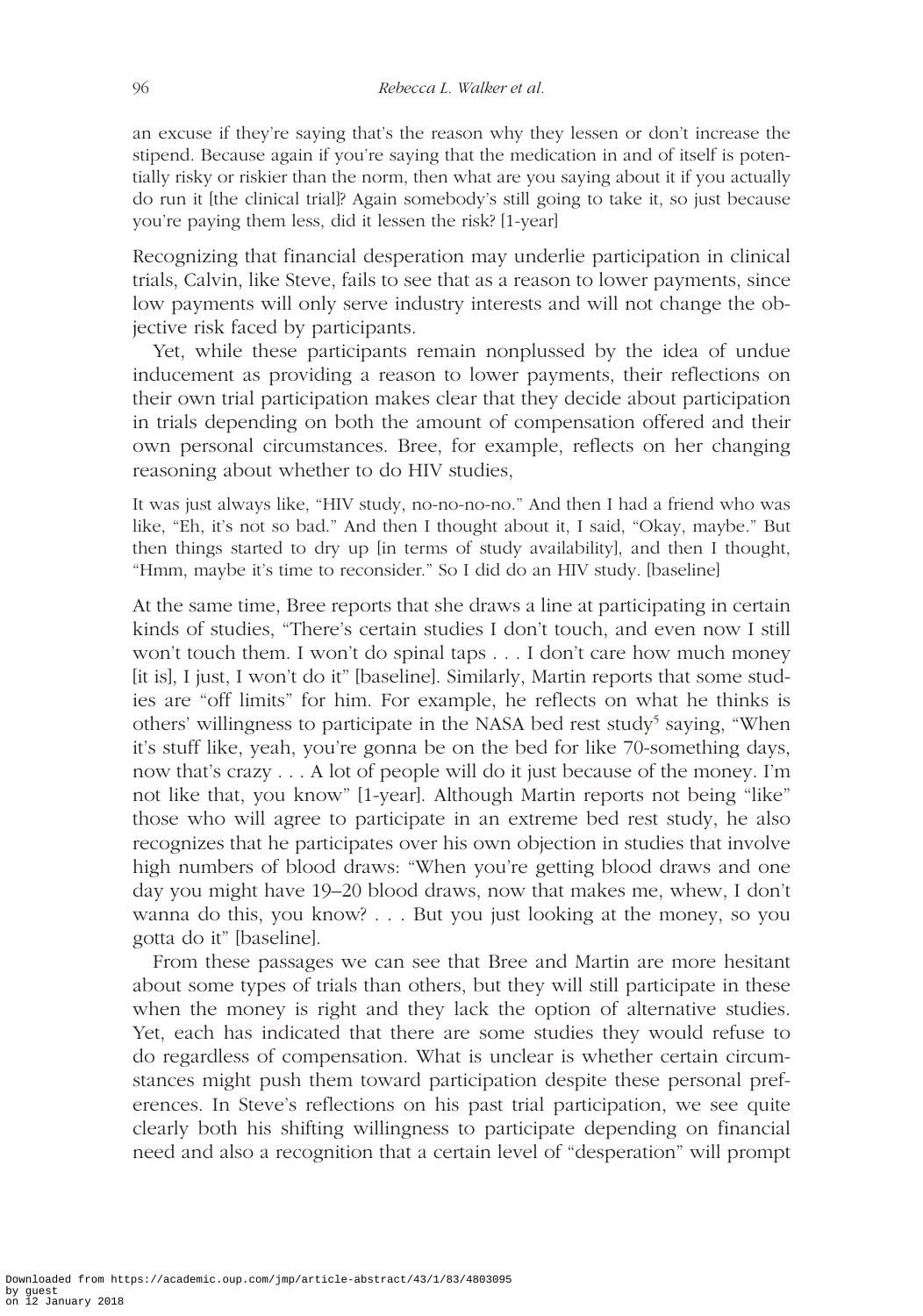participation even in some sense against his better judgment. He reported during his initial interview that, "There's been a few times, you know, if the informed consent looked a little too scary, I'll pass on it, you know, unless I'm really desperate" [baseline]. And he later said, "I used to have a policy of not even bothering to screen if it was anything under \$3,000. And now this past year, I've had to do that" [6-month].

The discussion so far suggests that efforts to avoid undue inducement by lowering payments to subjects may be misguided when framed as protection for subjects because what really matters to subjects is the background level of risk in a study. Lowering payments might not be an effective solution to participants' consent to studies that they in some sense prefer not to do since fluctuating individual need and study availability may be more influential on their choices whether or not to participate. However, neither of these observations is novel in the debates over undue influence. Commentators on undue influence have argued that levels of financial compensation should not be held down when trial risks are no more than minimal [\(Dunn and](#page-29-7)  [Gordan, 2005](#page-29-7); [Phillips, 2011](#page-30-14)), and IRBs and bioethicists have long recognized that holding down payments is an anemic solution to the influences of precarious and divergent background financial need (see e.g. [Macklin,](#page-30-9)  [1981](#page-30-9); [Zink, 2001](#page-31-12)). Yet, some have also acutely felt the perversity of holding down payments only for some individuals who are worse off and so more likely to participate over their own objections ([Macklin, 1981](#page-30-9)). Most importantly, perhaps, although the participant perspectives discussed here clearly show induced participation in trials that they in some sense prefer not to do, nothing about these participants' decisions appear to reflect an *irrational* assessment of risk under the influence of a high level of compensation. What is reflected instead is a shifting willingness to accept certain kinds of risk, discomfort, or inconvenience, depending on a combined assessment of personal need and potential for financial benefit.

Yet, if the purported problem of "undue influence" to be avoided is compromised decision-making, particularly regarding risks and potential for benefit, then for serial participants we must look not only to individual instances of decision-making about participation, but also to decisional problems that arise in the longer term risk-benefit assessment of trial participation. Phase 1 trial consent processes currently are focused only on the risks presented by each individual study. The reality of serial participation is that the risks that are important to understand also include interactions between, and cumulative and longer term effects of, multiple investigational drugs.

Revising consent processes in ways that reflect the interests of serial trial participants could improve appropriate decision-making around risks of repeat volunteering. For example, there are often stated prohibitions about recent antibiotic use or repeated participation in studies with the same investigational drug. These prohibitions address known risks to serial participants, but the information is typically presented just as inclusion–exclusion criteria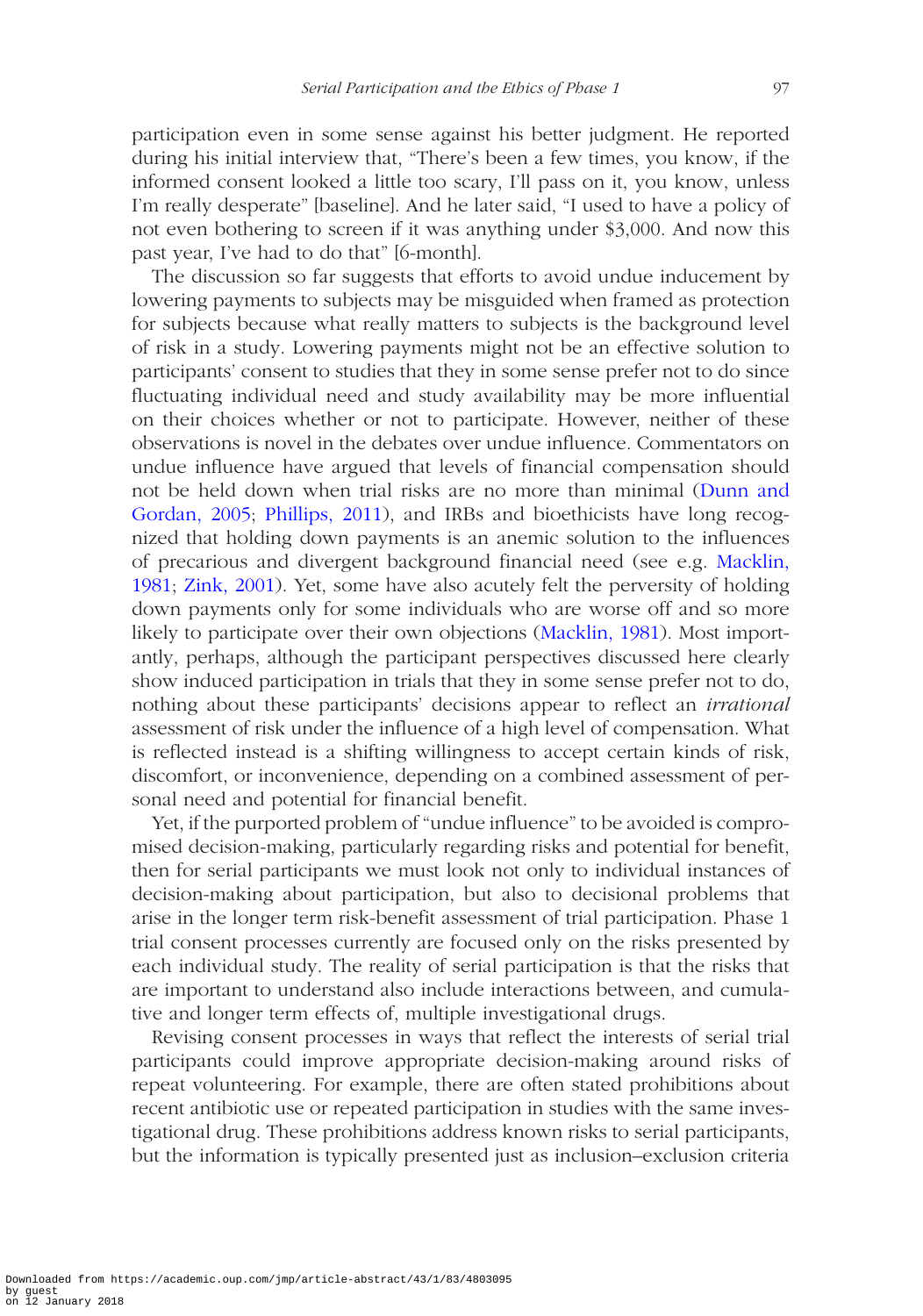for which participants are supposed to provide their trial or medical history to screeners. In this context, participants have an incentive to withhold details about their previous studies in order to qualify for the next one. If this inclusion–exclusion information were shifted to become risk information, underscoring that these criteria are for healthy volunteers' safety rather than seemingly arbitrary details of the study protocol, serial participants would be in the position to make a more informed decision about protecting themselves from the potential cumulative risks of participating in phase 1 trials. In other words, serial participants currently lack contexualized information about how their enrollment in one trial might affect the risks of another. When risks are not limited to a discrete trial, investigators—who are well aware of healthy volunteers' behaviors [\(Fisher, 2015a\)](#page-29-1)—could better support healthy volunteers' adequate assessment of trial risk by acknowledging serial participation.

The concerns raised by our participant informants reflect the need for informed consent processes that take serial participation into account. However, they also worry about cumulative effects of trial participation that they can neither anticipate nor adequately assess. Martin, Steve, and Derek each offer, in different ways, reflections that track the concerns that arise from longer-term phase 1 trial participation:

I'm very healthy and, you know, doing these can mess up your health . . . it might have happened something to me that I don't even know about with all these investigational drugs. And people going to these things and mix up these drugs and don't know what the, you know, repercussions might be. [Martin, 6-month]

I have worried a little bit that my fatigue and energy issues this past year--, it crosses my mind that, hey, it might have had something to do with all these [investigational] drugs I've been taking. [Steve, 6-month].

Certain stuff [physiological changes], you know, you might not pay attention to or feel at first, but let's say, what if something don't go back quite [to normal] within a month's time, and I screen for another study, and they say, "Oh, you're- you're within guidelines of doing a study," but I'm not in perfect health, you know, and I do things, do--do a medication that affects the same thing again, you know. [Derek, 1-year].

These participants are each concerned about the long-term effects of serial participation on their health. Yet, in the absence of better health risk information, and given the difficulty of determining whether or when health problems may be the result of their serial participation, the short-term *economic* risks associated with daily life encourage them to continue participating in spite of the potential health damage they fear they might be causing. In other words, the difficulty of assessing the health risks of *serial* participation potentially leads to precisely the kind of "under-estimation of risks and . . . over-estimation of benefit" [\(Philips, 2011,](#page-30-14) 213) that is an important focus of undue inducement. However, in this case, it is not any specific offer of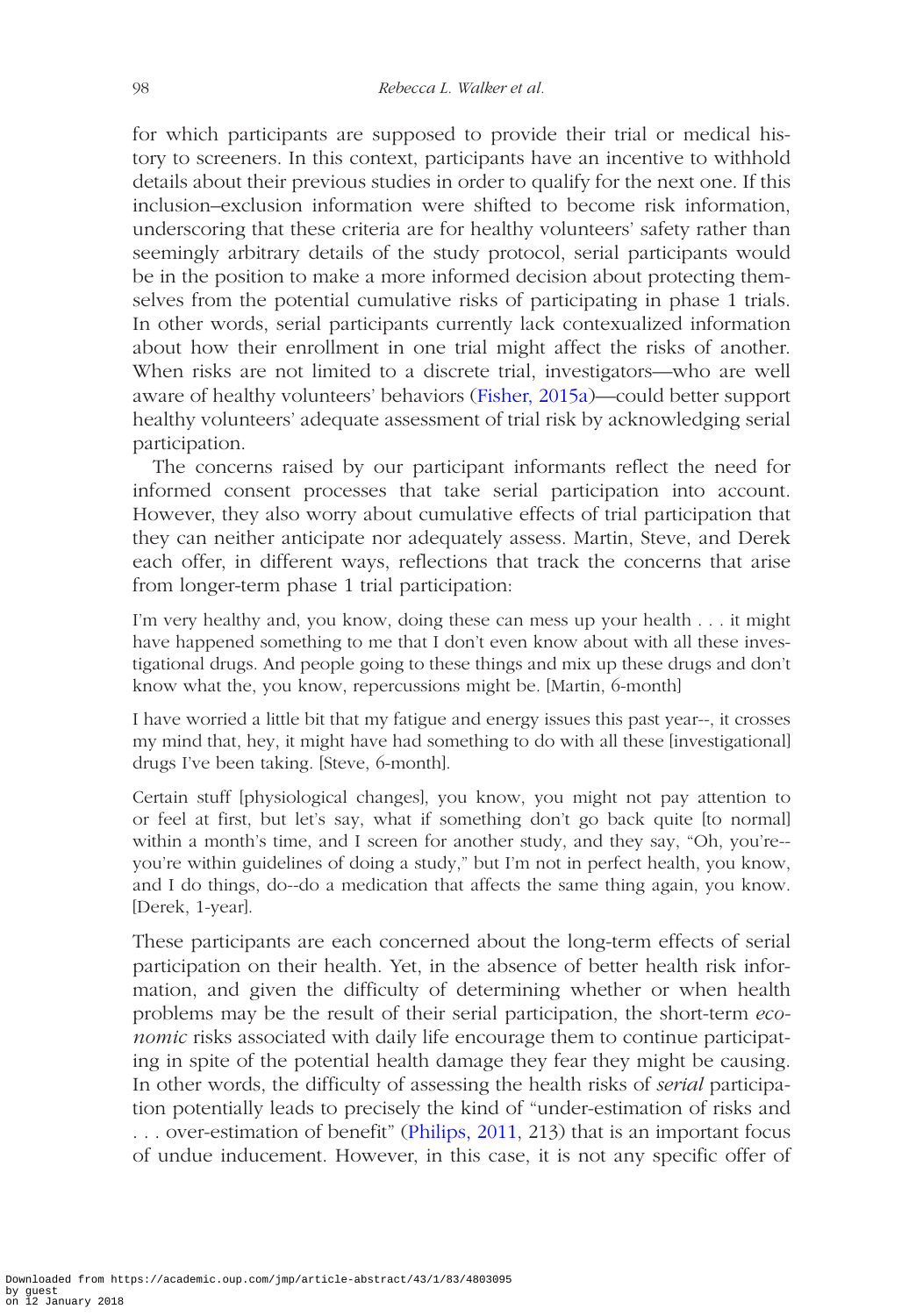money that is problematic. The problem instead is the difficulty of assessing longer-term health risk within a set of practices designed to support risk-benefit appraisal on a study-by-study basis and where the uncertain and ambiguous long-term health impact is over-shadowed by the immediate financial benefit of participation.<sup>6</sup>

By shifting our attention to the health risks of *serial* participation, both known and unknown, we can acknowledge that concern over individual instances of irrational decision-making due to high levels of compensation draws attention to the wrong decisional problem for serial participants. Serial participants are neither hampered in giving informed consent to individual studies because of the undue influence of financial compensation nor are they simply savvy volunteers appropriately influenced by offers of payment for study participation. Instead, they are engaged in a practice of serial participation that, on one hand, is problematically ignored by the consent processes for individual studies and, on the other, undermines their very ability to adequately assess their own long-term health risks.

# Exploitation and Justice: From Mutually Advantageous Consensual Exploitation to Social Justice and Routine Powerlessness

In the international context, use of placebo and lack of post-trial provisions have been a focus of concern for biomedical research in resource-poor countries [\(World Medical Association, 1964](#page-31-13); [Sofaer and Strech, 2011\)](#page-31-14) and are generally cited as examples where exploitation may take place [\(Ballantyne,](#page-28-1) [2008](#page-28-1); [Snyder, 2012](#page-31-15)). In the US context, regulatory focus has been on meeting the moral requirements of justice through care in the selection of subjects ([National Commission, 1979\)](#page-30-0). However, concerns over the potential exploitation of research subjects through unfairly low payments for research participation in the United States and other resource-rich nations have been a subject of growing attention within bioethics ([Ashcroft, 2001;](#page-28-3) [Beauchamp,](#page-29-11)  [Jennings, Kinney, and Levine, 2002](#page-29-11); [Shamoo and Resnik, 2006;](#page-31-8) [Phillips,](#page-30-14)  [2011](#page-30-14)). Framed as a tension between a threat to voluntariness from high payments (through undue inducement) and to justice through unfairly low payments (through exploitation), a highly salient question arises as to whether there ought to be interference in mutually advantageous and consensual exploitation (MACE)<sup>7</sup> within phase 1 healthy volunteer research.

As we discuss next, our participant informant perspectives on payment rates do seem congruent with MACE. This in itself is an interesting finding, because it indicates that participants believe their compensation to be both unfairly low and also beneficial. Yet, we argue that more pressing problems for phase 1 serial participants are background social inequalities and routine powerlessness in setting the very terms of engagement in phase 1 healthy volunteer research, neither of which concern has been highlighted in the literature on phase 1 participation. Although both problems may be

Downloaded from https://academic.oup.com/jmp/article-abstract/43/1/83/4803095 by guest on 12 January 2018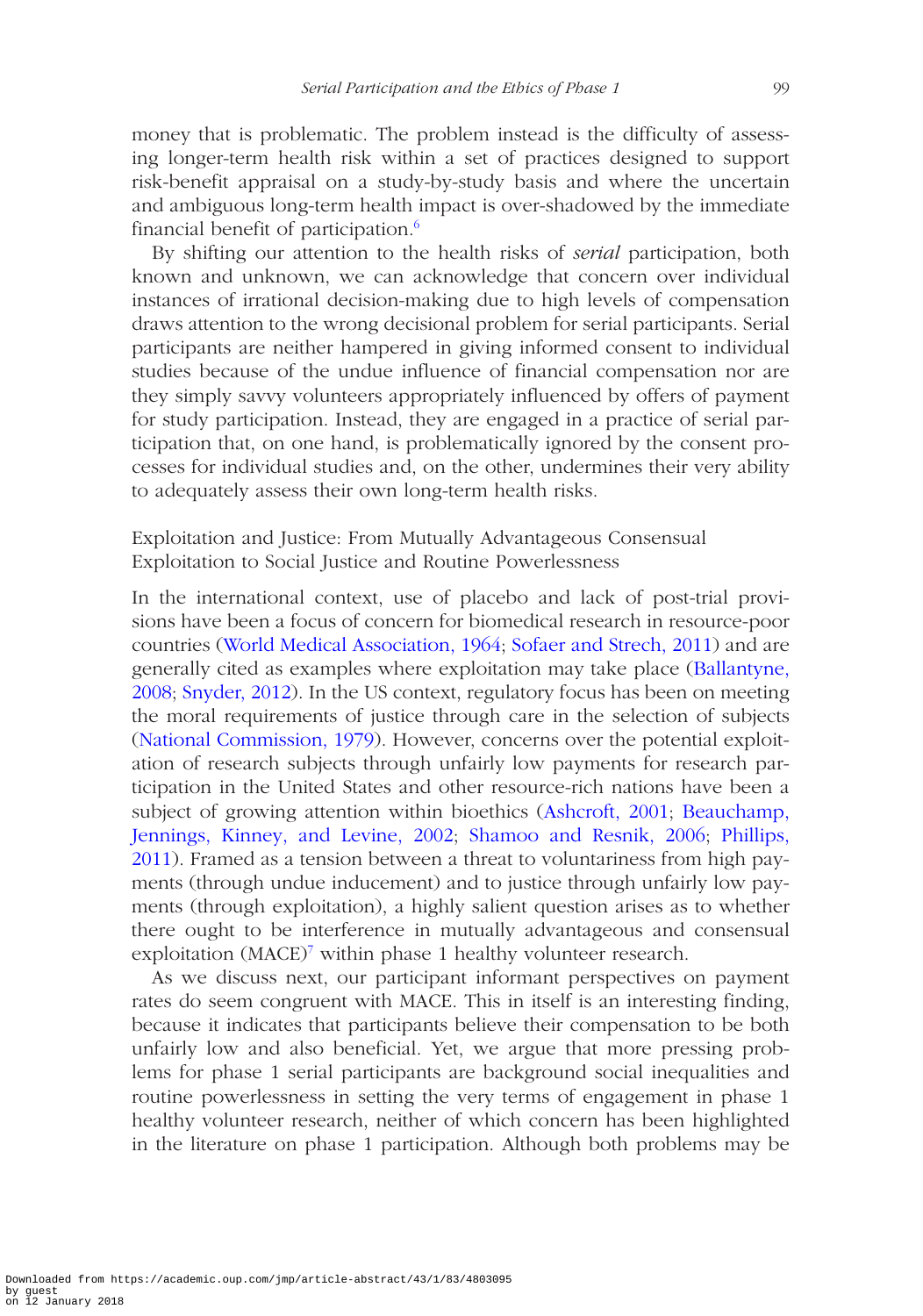analyzed relative to exploitation, as we discuss, we draw attention to these sources of concern as ethically significant independently of how exploitation is conceptualized.

When asked about payment rates for study participation, Martin straightforwardly accused pharmaceutical companies of "cheating" participants of what would be fair compensation for their role in the drug approval process: "They're cheating us, these pharmaceutical companies are cheating us, and using us, and not paying us as much . . . 'Cause without us, they don't have a study" [6-month]. Other participants were more circumspect in their criticism, but drew particular attention to the fact that companies paid what they needed to in order to get studies done rather than what was commensurate compensation for the participant's contribution to the process. Calvin asserted,

I mean, when you look at the big picture, this industry, the pharmaceutical industry is a multi-billion—with a B—dollar a year industry . . . And it is what it is, but it's a hustle . . . [A decision is made that] this is how much out of the stipend we're going to pay the volunteers, you know, and then many times it's not, it's less than what they could be paying the volunteers. [1-year]

Steve points out that the rate of compensation varies according to participant address as evidence that compensation rates are not based on a participant's contribution:

I guess they pay as little as they think they can get away with. You know, unfortunately, there's some facilities in more urban areas . . . where they pay ridiculously low, like \$60 a day . . . And yet, like the [study] I just did was paying \$400 a day. So I think they just try to, you know, they try to go by market forces and pay as little as they can get away with and still attract enough subjects. [1-year]

Although these comments do not show by themselves that payments to phase 1 research participants are exploitative, they do clearly highlight a perception that payments are incommensurate with appropriate compensation for participant contributions to the drug approval process. As unfair compensation is a hallmark of exploitation, the participants' comments are in line with this concept. Also in line with the thinking of MACE, however, participants hold these views right alongside of views that payments are nevertheless advantageous for them even at their current level. Steve perhaps puts it best when he says,

Well, they do pay, they do pay just enough to make it worthwhile. In other words, they pay more than I'd ever make working a regular job for that same day's work . . . I'm sure they could pay more if the--, but it would be a few less million going into the pockets of the investors. [baseline]

It would thus seem that exploitation in phase 1 trial participation, insofar as it occurs, is typically mutually advantageous and consensual, giving rise to well-known worries that limiting such exchanges is both harmful to, and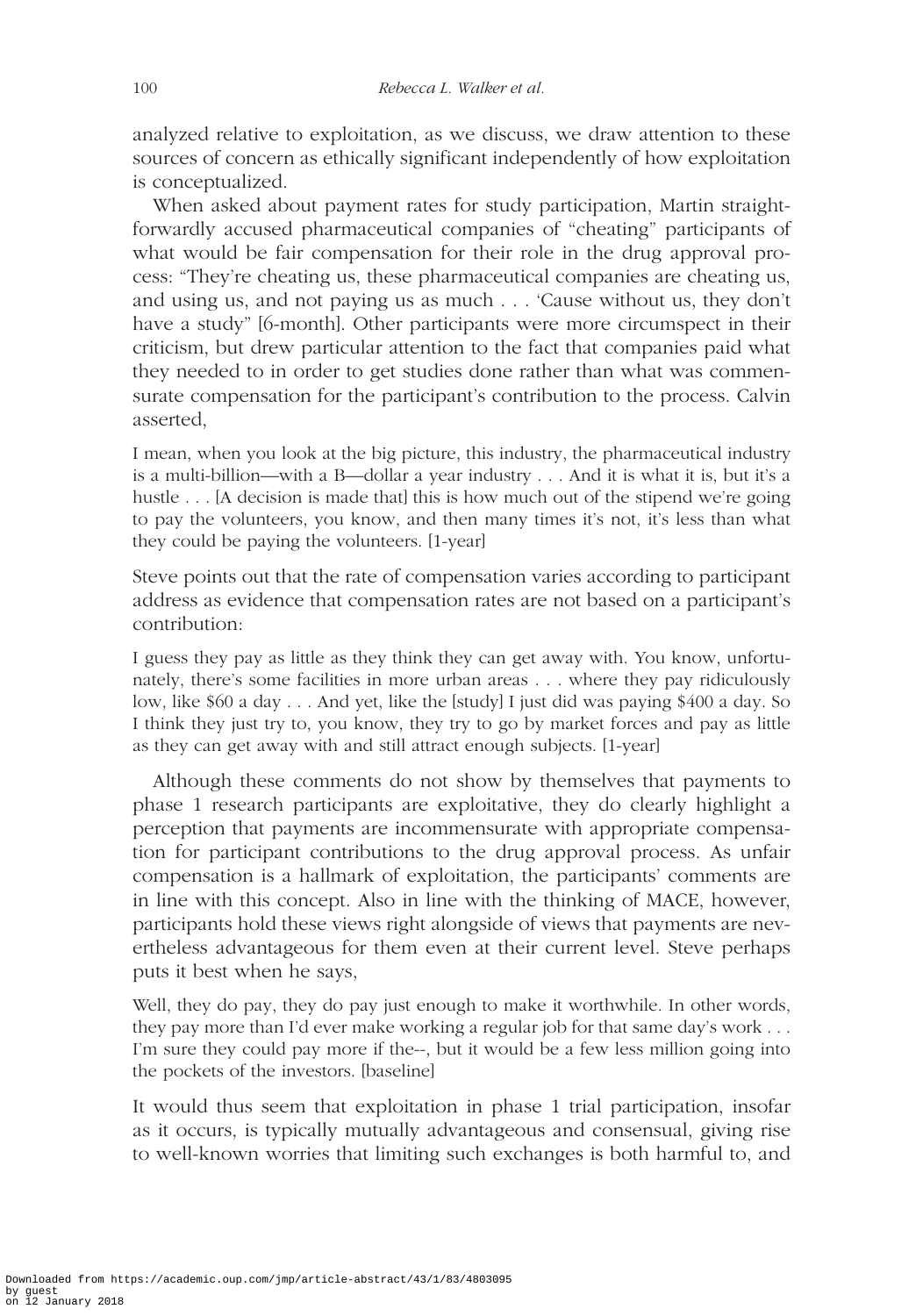disrespectful of, the exploited parties by making them worse off and disregarding their free choices [\(Malmqvist, 2013\)](#page-30-17).

Several commentators have offered criticism of the MACE framing of exploitation for its failure to address background injustices that form the context for exploitative exchanges [\(Snyder, 2012,](#page-31-15) [Panitch, 2013](#page-30-18), [Malmqvist,](#page-30-17)  [2013\)](#page-30-17). An ongoing discussion centers on whether background social injus-tices ought to be included as part of a fuller account of exploitation [\(Snyder,](#page-31-15) [2012\)](#page-31-15) or whether social injustice is a different moral problem from exploitation, but one that nonetheless offers a better account of why we ought to ethically reject, and even interfere with, some MACE exchanges [\(Malmqvist,](#page-30-17) [2013\)](#page-30-17). From our perspective, in whatever way we delimit the concept of exploitation, MACE becomes a less significant frame for the justice issues arising in phase 1 healthy volunteer research than the more pressing upstream problem of what social arrangements create a fertile ground for the exploitation of certain groups and individuals. Highlighting specific examples of participants' pervasive lack of power in setting the very terms of their exchange with clinical trial sites, we draw attention away from discrete unfair financial arrangements to the structural conditions that create opportunities for exploitation.

Participants in phase 1 trials are *sometimes* middle- or upper-middleclass college students who want to make extra money to pay for a vacation [\(Tolich 2010](#page-31-16)), artists who prefer the episodic work of phase 1 trials to the grind of jobs that leave little time for their creative endeavors [\(Abadie](#page-28-0) [2010\)](#page-28-0), or individuals who could pull in a reasonably high salary from "regular" employment but prefer the relative freedom of periodic income from trial participation (Bree from our sample is one such person). Much more frequently, however, phase 1 healthy volunteers are individuals with few options for earning a living wage due to low educational attainment, limited job skills, impoverished neighborhood settings, or even a history of incarceration ([Cottingham and Fisher, 2016\)](#page-29-12). They also tend to be older (30s or 40s) and continue to participate in phase 1 studies for years, although the frequency of their enrollment can vary (see [Abadie, 2010](#page-28-0); [Fisher, 2015a](#page-29-1)). For example, Steve became a phase 1 trial participant against the backdrop of a changing economy in which niche retail stores (his former employers) became obsolete and with few other options, since he quit attending high school in order to help out a struggling mother and younger sibling. Given this context, *if* Steve's participation in a particular trial counts as mutually advantageous and consensual exploitation, questioning whether to interfere in or allow Steve's decision to participate seems an anemic response to addressing the potential injustice of his situation. Instead, focusing on the upstream social problems that create opportunities for downstream exploitative exchanges, along with the structural factors that allow researchers and pharmaceutical companies to take advantage of these social deficits, offers much richer entry points for concerns about justice (on both phase 1 and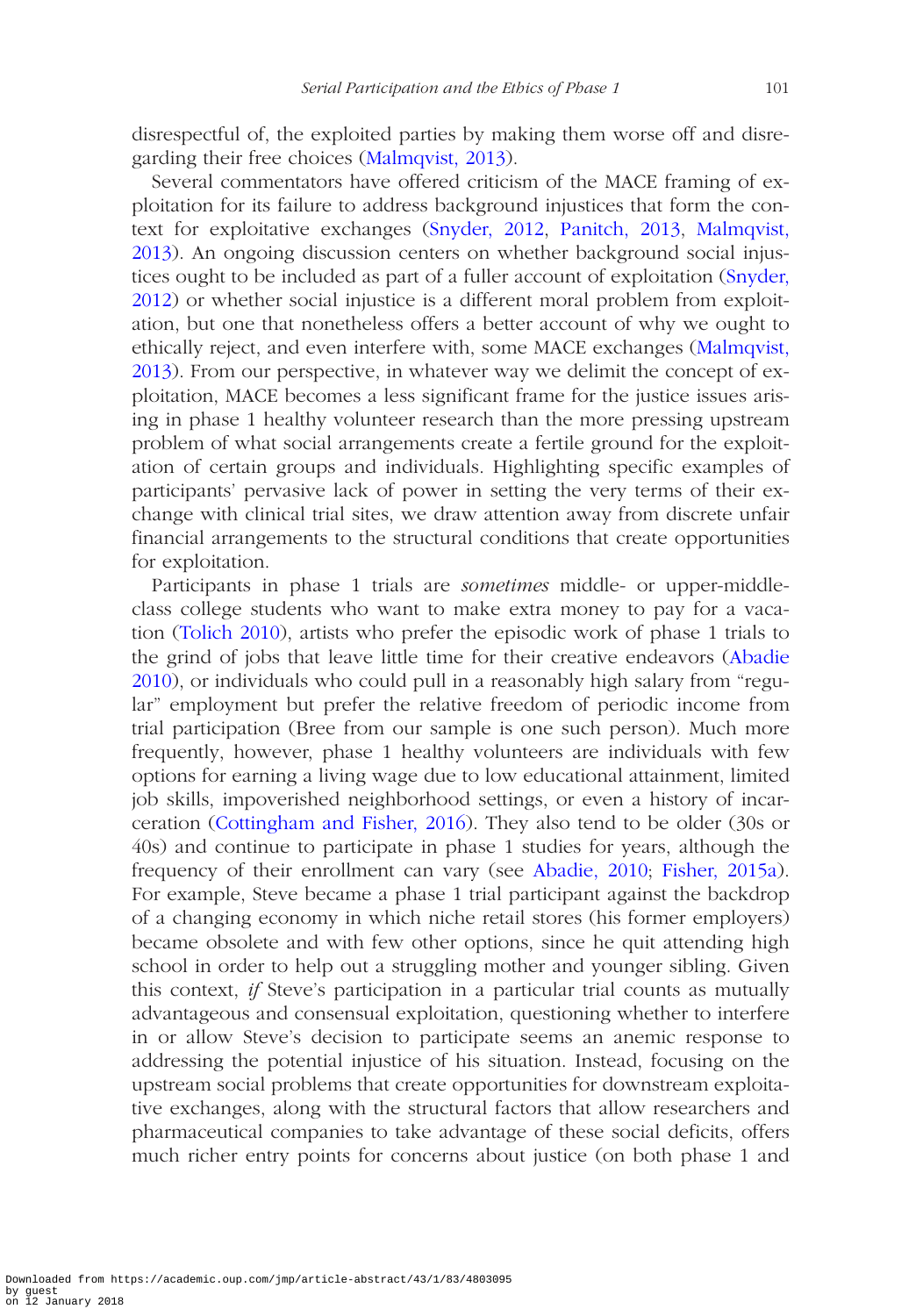later phase clinical trials, see [Corrigan, 2003;](#page-29-13) [Fisher, 2007,](#page-29-14) [2009;](#page-29-15) [Kingori,](#page-30-19)  [2013\)](#page-30-19).

The exploited are typically not in a position to set the terms of an exchange. Rather, they are required to accept or reject terms set for them by others. One way that participant powerlessness surfaced in our discussions with phase 1 healthy volunteers was in the threat of being "banned" from certain study sites. Once banned, participants would not be able to earn an income at those study sites for an extended period ranging from months to life—sometimes these sites were those most conveniently located, or otherwise favored by, the particular participant. In theory, potential participants are banned for behaviors that put study validity or participant or staff safety at risk, such as not heeding 30-day washout periods between trials, testing positive for illicit drugs, causing disruptions during a trial, or not adhering to the diet or other restrictions during a trial. However, because there are no formal constraints on banning practices, participants can also be banned for having vitals or laboratory values that are out of range during screening visits or having experienced an adverse drug effect in a previous study. In other words, participants are banned for reasons that are both within and outside of their control.<sup>8</sup>

In practice, participants felt a generalized concern about being banned for reasons that were not transparent to them. In the following passage, Steve describes an exchange in which he found out he was banned from one site without warning or even an explanation of the reason for the ban:

They had a \$3,500 at [Midwest clinic] about a month ago, and I called to screen for that. And the phone screener told me I was banned. I said, "Okay, why exactly am I banned?" She said, "For noncompliance," and that's all she knew . . . [A supervisor later] said that, "Well, when they say noncompliance, that's just a generic term they use when they ban someone." . . . I had no incidents there. No one—that was my first and only study at [clinic]—none, no one ever came to me and said, "You're not being compliant," or no one wrote me up for anything . . . I complained about a couple of things, and maybe they're being petty and vindictive about that. You know, they don't want anyone, you know, if someone complains, they--they, maybe they want to ban them for that . . . That cost me \$3,500, potential \$3,500, and, you know, I got these two kids I got to help support. [6-month].

In spite of his efforts, Steve could not get an answer from the clinic about why he had been banned. As such, it is impossible to know how the clinic came to its decision or whether it was justified. Some commentators might point out that if the clinic's decision was justified based on rule-breaking behavior, Steve was not powerless in avoiding this consequence. While we agree that this could be the case, the lack of transparency in how decisions to ban participants are formulated or justified highlights participants' experience of powerlessness in the face of trying to earn their income from trial participation. Unlike a regular job, where employees typically have to be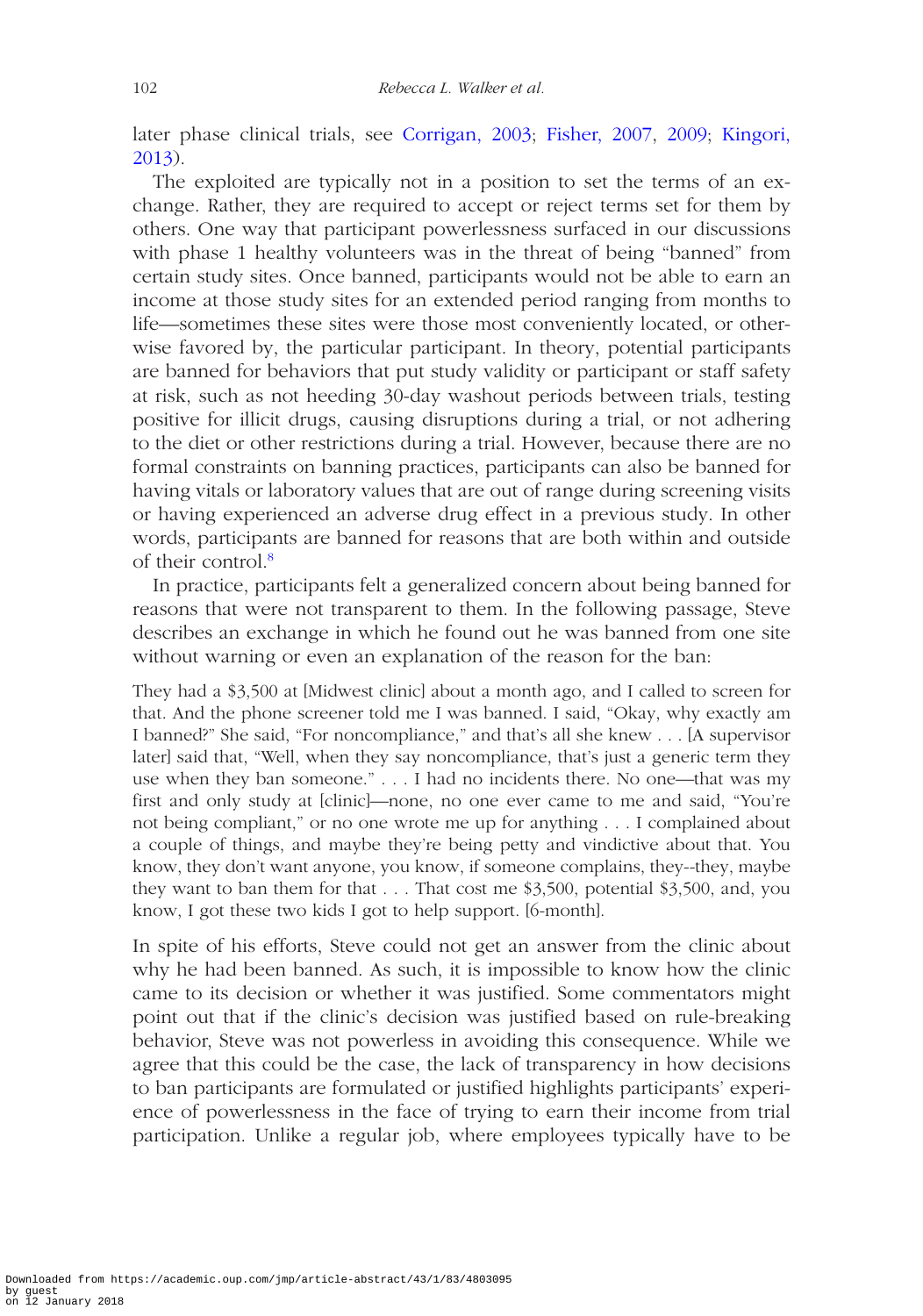given a reason (whether it is palatable to them or not) for dismissal, phase 1 healthy volunteers are provided no such information and hence cannot contest an unjustified ban.

Even so, it could be pointed out that participants have no right to be selected for research and so banning practices also require no explanation or justification. However, the problem of participant powerlessness holds independently of whether they have a right to be included in clinical trials. Presumably, problematic exploitation can take place whether or not participants have such rights; similarly, pervasive powerlessness in setting the terms of their exchange with clinical trial sites, participants' source of livelihood, is problematic independently of a right to be included in trials.

In their vulnerability to the terms of exchange that others set, participants are left both without the power to make demands, but also with a generalized concern that behaviors that *are* absolutely within their "rights," but are not in the interests of the trial sites or pharmaceutical companies, may lead to negative consequences for them. In the example above, Steve raises this concern with respect to possible repercussions for complaints he made. Martin describes a concern along similar lines with regard to a core tenet of research ethics—the right to withdraw from a trial. He explains,

They saying you have the right to leave when you want, but you really don't. Like, 'cause sometime there they'll use that against you for something later, you know, they'll say, "Oh, you leaving a lot," or, "Oh, you don't make screenings, oh." You know what I mean? [1-year].

Other ways in which the lack of power to set the terms of exchange arise include participants being strung along with a promise of potential trial earnings but with no guarantee of acceptance into a trial. Since potential participants will often travel long distances for an opportunity to join a trial, they develop expertise in ascertaining the likelihood of getting into any given trial. However, even when a trial seems a sure thing, the power to accept or reject participants—or hold a trial at all—is held by study sites and pharmaceutical companies alone. Martin describes his reaction to an instance in which he traveled a long way for a trial but ended up not making the study:

I'm like, "Oh, look, I came from [1,400 miles away], you know. Ya'll need to get on these people that are over the phone and to tell us the truth [about our likelihood of getting selected]." Because they told me that I was basically in . . . And I kept asking them at the screening and everything. They were real tight about it. And my thing is, like, for people who are local, maybe you can do that. But for people who travel half of the United States, they need to let them people know . . . [This happened again in another study where] I had to rent a car like for \$90. Ended up, all the bills, I paid like \$102, just to get out there. [1-year]

Derek describes an instance in which he was not rejected for a phase 1 trial, but instead the trial was canceled altogether. Because potential participants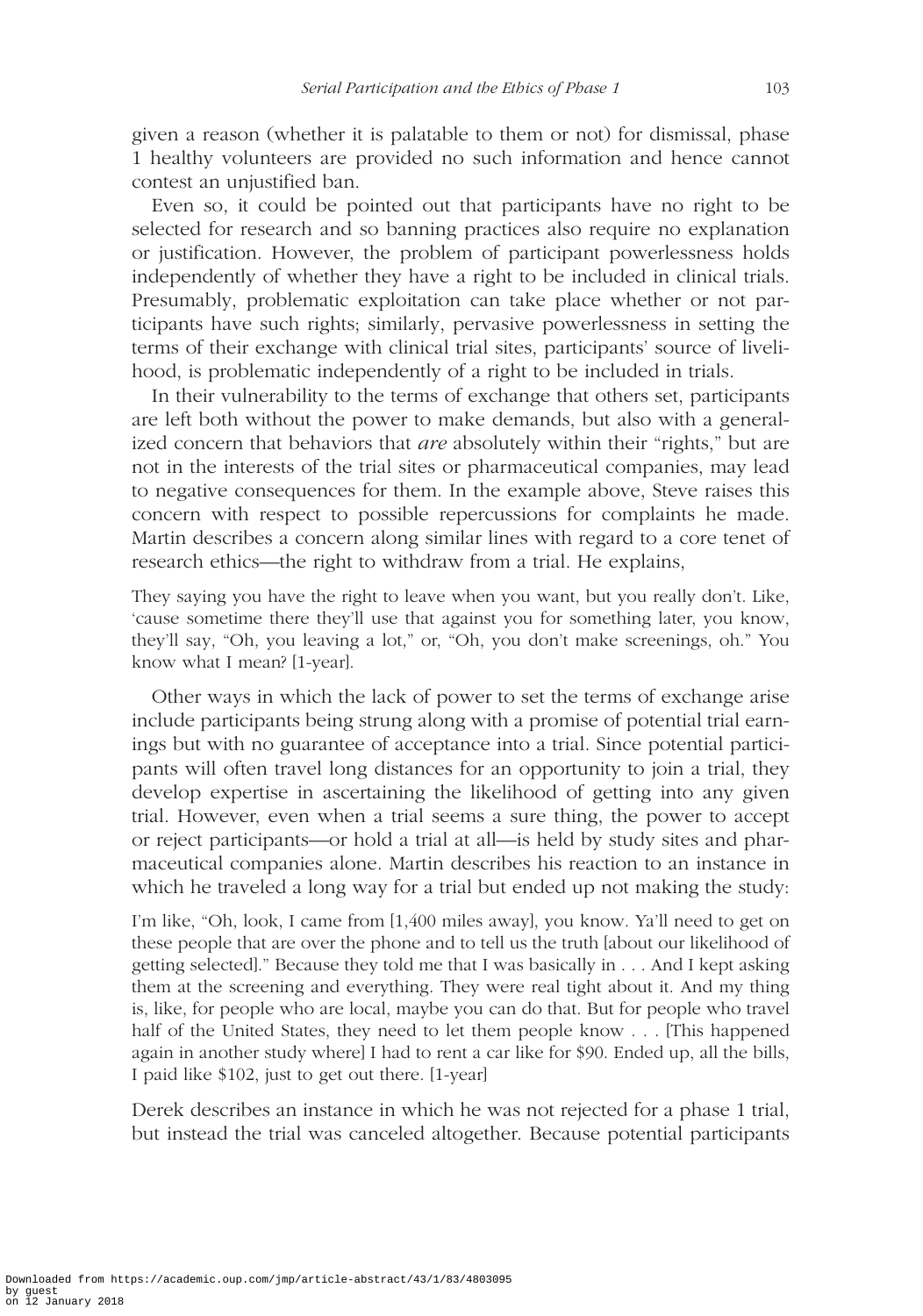were informed late in the night before the scheduled screening day, he felt like he had been subjected to a "bait and switch" maneuver. He explains,

I went to go and screen . . . got there that night to the hotel, and they called me 9:00 at night to cancel the study. Yep . . . they called people late that night to tell them they canceled the study and people that came all that way, but they told me I could screen for another study that--that following morning. And so I was like, "You know, I'll at least find out [about it]," and the study was something that was ridiculous, like 100 blood draws over almost a month for like \$4,000 . . . Man, that's--that's really, really taking advantage and making you feel like they was just setting people up to get them there and then get them into a different study. [6-month].

These instances of being banned, strung along, or taken advantage of offer an alternative entry point to the problems of serial participation from that of exploitation resulting from a specific unfair exchange. In particular, the structure of phase 1 healthy volunteer research allows trial sites to manipulate participant powerlessness in setting the very terms of the exchange. One might see the shared moral problem in these examples as that of using others as "mere means" to one's own ends—a way of explaining exploitation that has been widely acknowledged as an alternative to the focus on an unfair distribution of benefit ([Wood, 1995](#page-31-17); [Carse and Little, 2008;](#page-29-16) [Snyder, 2012\)](#page-31-15).

Although there is debate over the exact way in which using others as mere means could underlie the moral problem of exploitation in a research context ([Carse and Little, 2008;](#page-29-16) [Hawkins and Emanuel, 2008](#page-30-20); [Snyder, 2012\)](#page-31-15), one way of addressing the problem practically may be instituting the kinds of employment protections that workers commonly rely on to uphold their bargaining power. In other words, to dispense once and for all with the notion that phase 1 trial participation is not a form of employment. As Carl Elliott describes the problem,

[G]uinea pigs [phase 1 healthy volunteers] are paid to test drugs, but everyone pretends that guinea-pigging is not really a job. I.R.B.s allow sponsors to pay guinea pigs, but, consistent with F.D.A. guidelines, insist on their keeping the amount low. Sponsors refer to the money as "compensation" rather than as "wages," but guinea pigs must pay taxes, and they are given no retirement benefits, disability insurance, workmen's compensation, or overtime pay [\(Elliot, 2008,](#page-29-4) 40).

If phase 1 healthy volunteers are able to gain recognition as employees, they *may* also be able to leverage the kinds of bargaining power that normalized work relations offer while also gaining some long-term protections consistent with their long-term contributions to research ([Elliot and Abadie,](#page-29-17)  [2008\)](#page-29-17). Although this change would not solve all the problems of participant powerlessness—just as employment protections do not do so in other job contexts—it would have the potential to create in-roads for phase 1 participants to contribute to setting the terms of exchange for their participation.[9](#page-28-6)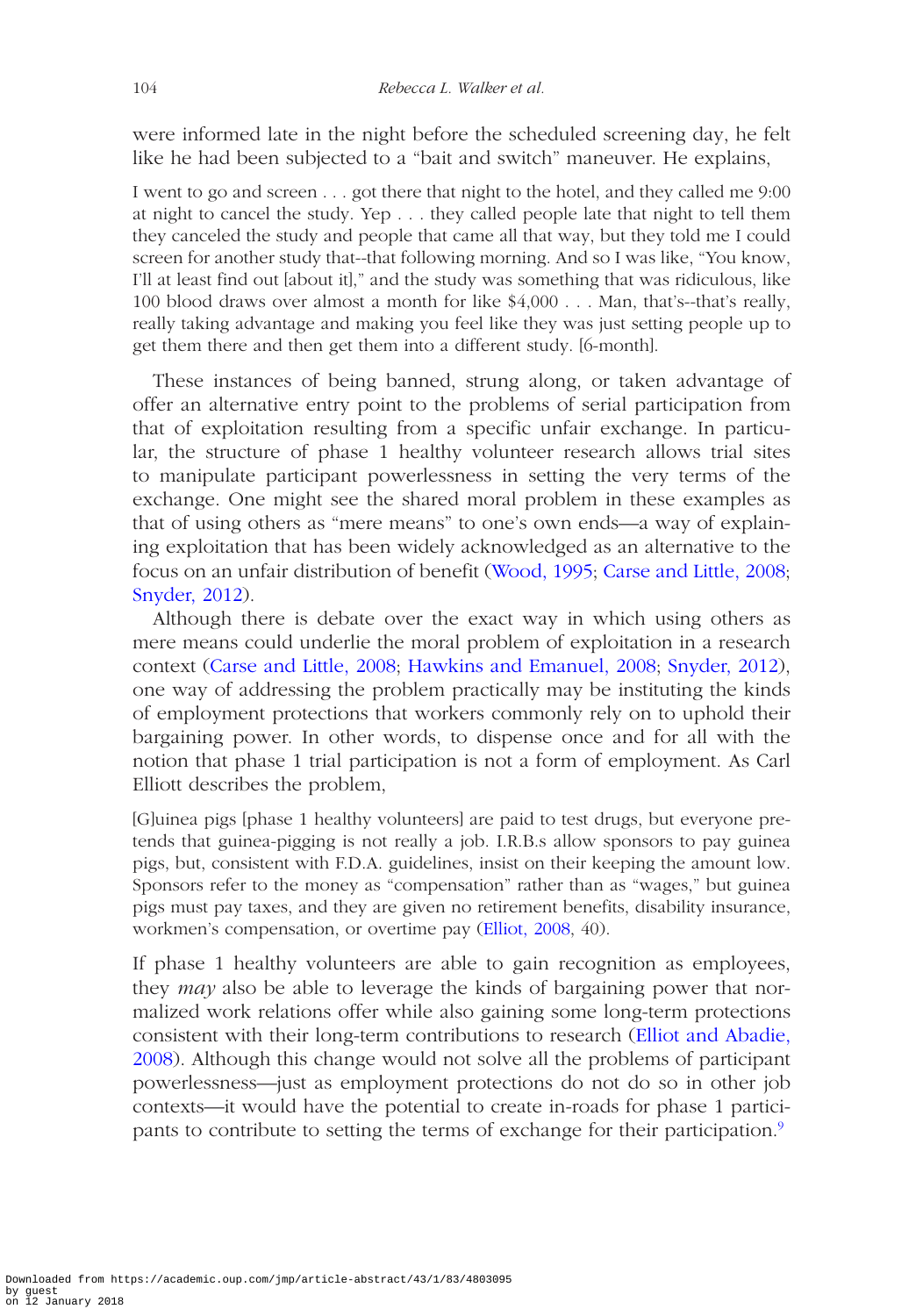The concept of a MACE exchange fits well with serial participant perspectives on pharmaceutical company practices in setting compensation for participation in phase 1 trials. Participants affirm both that they are benefited by the level of compensation they receive and also perceive that compensation as unfairly low. However, we have pointed out that the moral problem of whether to permit or allow such exchanges is a less pressing justice problem for participants than the social inequalities that set the stage for exploitation, as well as the routine powerlessness of phase 1 participants to set the terms of their exchange with trial sites. Implementing workable solutions to the broader social injustices that underlie potentially exploitative practices may feel like a Sisyphean task. However, the routine powerlessness participants face results in identifiable clinical trial site practices that are highly salient to serial volunteers, such as taking advantage, banning without explanation, and stringing along potential participants. Although we have indicated how these practices can be understood as exploitative according to some understandings of the concept, we have drawn attention to these issues of routine powerlessness as both unexplored in the bioethics literature and salient to participants independently of whether they are understood *as* exploitative. The lived experience of phase 1 participants appears to reinforce an argument for the institution of job normalization as a partial solution.

## Study Validity: Subversive Behavior or Structural Incentives?

Observers have raised ethical worries about paid phase 1 healthy volunteer research by pointing to the potential for undue influence (threatening voluntariness) and exploitation (threatening justice through unfair exchange). By attending to the voices of our phase 1 participant informants, in the preceding two sections we have re-framed these concerns to take into account structural coercion, decisional problems for serial participants, deficits in social justice, and participant powerlessness in setting the terms of phase 1 trial engagement. In the moral logic of the US regulatory guidance for human subject research, the third "leg" of the ethical stool supporting human subject research (in addition to voluntariness and justice) is an adequate risk-benefit profile. The moral principle underlying this requirement is that of beneficence [\(National Commission, 1979](#page-30-0)). While, at face value, worries about data validity seem to be primarily of scientific concern, the moral requirement for an adequate risk-benefit profile for human subject research quickly pushes data validity concerns into ethical territory.

Do phase 1 participants engage in behaviors that may undermine the validity of trial data? The short answer seems clearly to be "yes." Our participant informants relayed examples such as ignoring the 30-day washout period, failing to ingest study drugs, and taking unauthorized medications. Bree describes her failure to adhere to washout periods when she first started participating in clinical trials: "When I first got into it, I was literally just going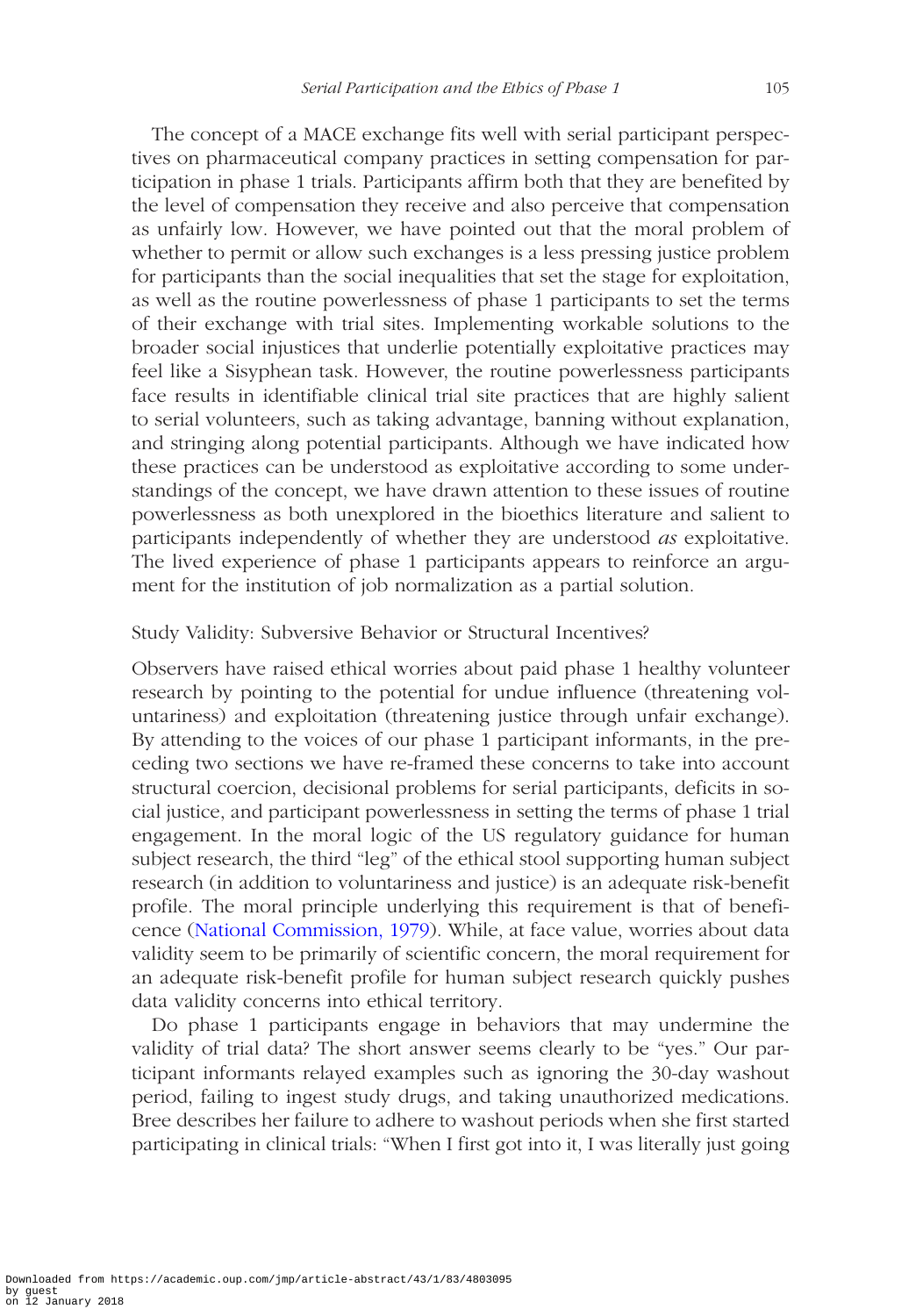right after the other, one after the other. I never gave myself time [between studies]" [baseline]. Calvin explains how he was able to avoid ingesting study drugs while participating in a trial in which oral drug administration was not directly observed:

I'll be honest with you, I threw the stuff in the garbage . . . They filled the bottle, we had to come in there like every week or something . . . I was actually counting [the pills], I was reading the thing and throwing each pill in the garbage, and it was terrible, I know I'm bad for that. [baseline]

Martin explains how he plans to ignore the prohibitions on nontrial pharmaceuticals during his next study: "I love Zyrtec [cetirizine]. Yeah. And even though there's a next one, you know, I'm gonna have to bring some in. Because, you know, that's a game with us, we like to sneak" [1-year].

Seen from one point of view, these are all significant examples of the kind of "subversive subject" behavior about which commentators like [Dresser](#page-29-8)  [\(2013\)](#page-29-8) are so concerned. Each of these behaviors has a real likelihood of undermining study data in ways that may skew the risk-benefit profile of the research. Moreover, the participants seem well aware that the behaviors are problematic, whether or not they have given significant thought to the problem of study validity per se. Yet, seen from another point of view, this subversive behavior is better understood against a backdrop of structural aspects of phase 1 healthy volunteer trials that, on one hand, reinforce and encourage such behaviors and, on the other, incur a quite different set of problems for trial data validity. Next, we give examples to explain these points.

We learned in his 1-year interview that Martin plans to sneak cetirizine (an allergy medication) into his next trial site for personal use during the trial. However, recalling his baseline interview for our study, we are able to provide some background to this "subversive behavior," namely, an allergic reaction that Martin suffered during a previous study. During that trial, Martin had broken out in hives in reaction to the study drug. As he recalls,

I tried to hide it [the reaction], you know, 'cause we get that, so we thinking about the money, you trying to hide . . . So I'm looking like, you know, my lip bumped up. And they like, "What the hell going on?" you know. And I couldn't hide it no more . . . So I just came out and they kicked me out and took me home and all that, and you know, I ended up being stuck with their medical bill. [baseline]

One obvious structural problem with phase 1 research, then, is unavoidable—the risk of side effects with long-term consequences, including a need for medications that are not compatible with future "healthy volunteer" study participation. Yet, other structural problems raised by Martin's story are avoidable. Martin tried to hide his allergic reaction because he knew that he could not continue to participate in the study given his response to the drug. Since payment for participation is meted out over the course of the trial, typically with a completion bonus at the end that may constitute a significant portion of the payment, participants are 'incentivized' to complete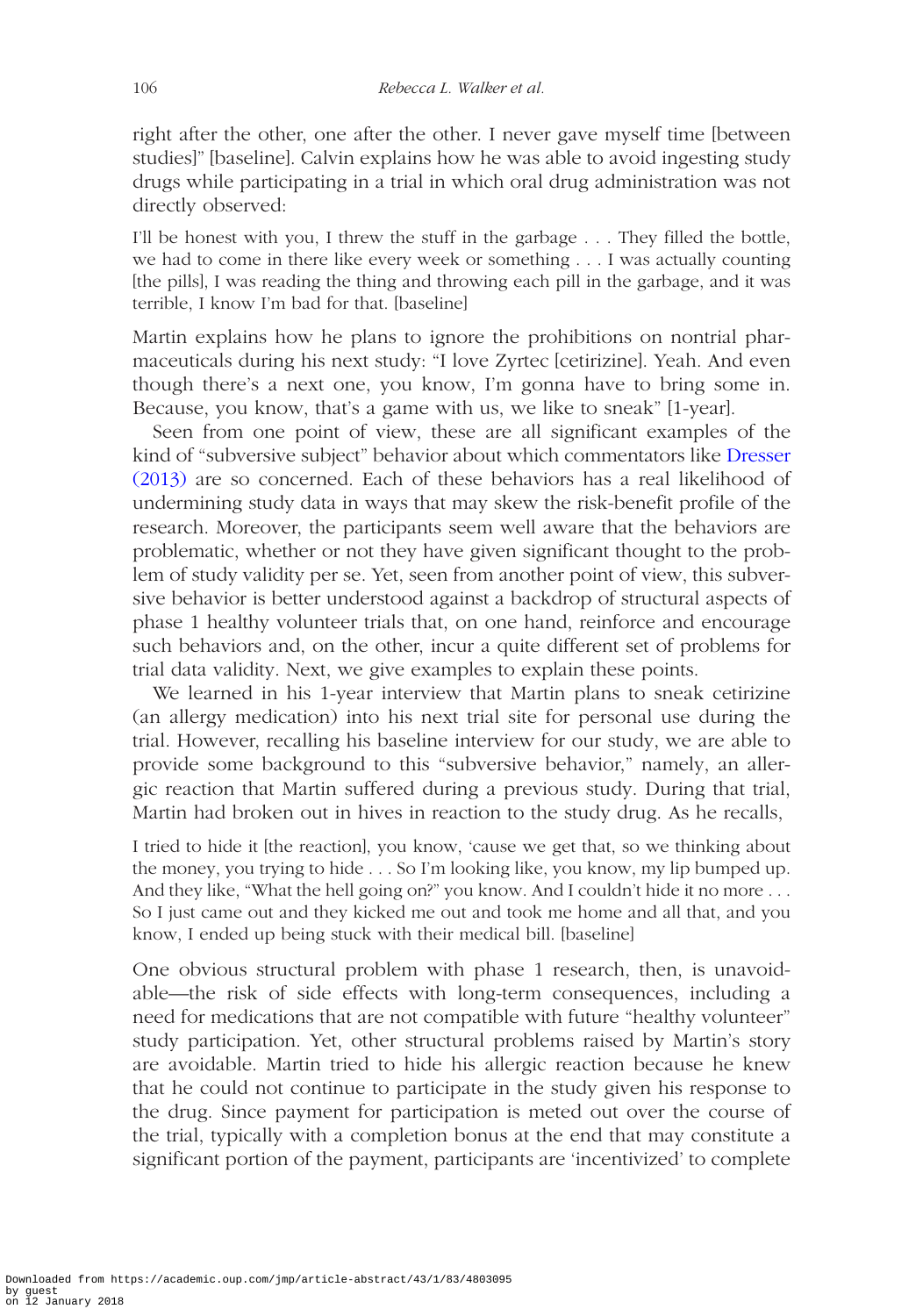the trial and, inadvertently, to hide side effects that may undermine that goal. Martin's attempt to hide serious side effects is worrisome from the point of view of study validity, since such effects are exactly what the study should measure, but also because of the potential confounding influence that his cetirizine consumption may have in future trials.[10](#page-28-7)

The requirement of a 30-day washout period between trials aims to lower the likelihood of study drug effect interactions—potentially dangerous for participants as well as problematic for trial data. The structural problem with this requirement is that the piecemeal nature of trial participation incentivizes "jumping" from one trial to another as a way to maximize potential earnings. Further, despite much discussion about, and some movement toward, co-ordination across study sites to keep track of serial participants, the 30-day break between studies is loosely enforced and largely reliant on subject self-report.<sup>11</sup> As Steve explains, it is easy for healthy volunteers to organize their trial participation in ways that avoid detection of back-to-back participation. He comments about a particular site, "They're one of the ones that has this kind of tracker thing where they coordinate with all the other facilities that are in this network so that they can know if you've done a study at one of these other facilities in the network." However, he continues, "But the thing is [Clinic A] and [Clinic B] aren't in that network, so you can do a [Clinic A], and then the next day hop into [Clinic C], and [Clinic C] won't know. They'll only know if you did one at one of the other ones that subscribes to this tracking service thing" [1-year].

In these examples, we see structural incentives in healthy volunteer studies as the backdrop against which "subversive subject" behavior may undermine phase 1 trial data validity. Shifting the frame in this way moves the emphasis in promoting data validity away from responding to the bad behavior of individuals and toward policy and other systematic reforms that may ameliorate problematic incentive structures in this type of research. For example, with respect to reporting side effects, we see that current policies effectively "punish" compliant subjects who report side effects by cutting their pay and potentially saddling them with medical costs. An alternative would be to treat and monitor subjects experiencing adverse reactions in the facility by paying them the full study compensation, even if they no longer receive a dosage and are effectively dropped from a study. Such a policy should persuade subjects to report honestly side effects instead of hiding them. Furthermore, by treating any adverse reactions directly, subjects would not be expected, or tempted, to cure themselves using other medications that could compromise study validity.

In addition to raising problematic incentive structures that may undermine data validity through influence on participant behavior, our phase 1 volunteer informants also worried about problems for data validity introduced by the profit incentives guiding the pharmaceutical industry and trial sites. Derek offers an example of the way in which industry incentives could also undermine study validity: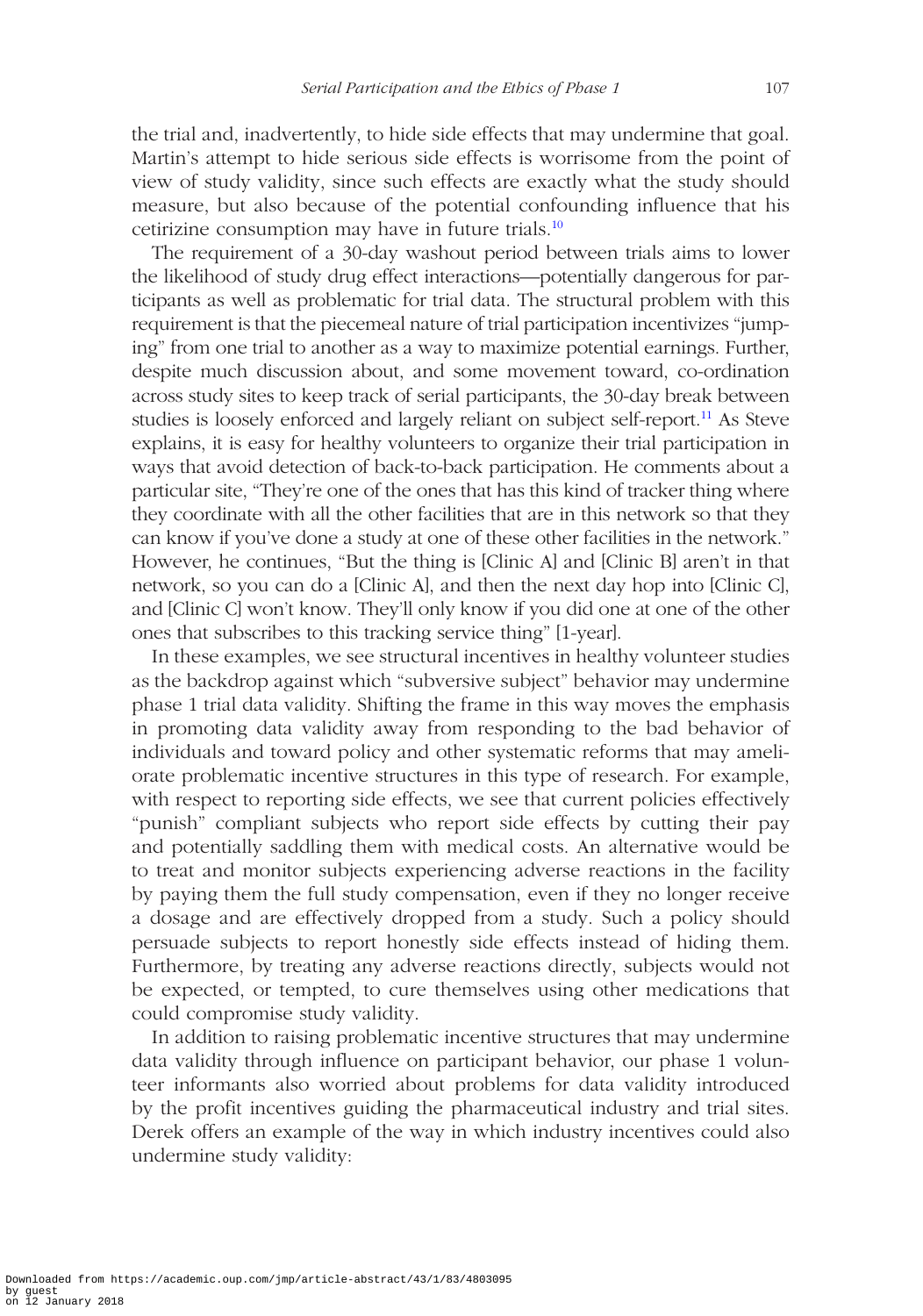Sometimes with some sponsors, them trying to get drugs passed, they're trying to get it in the certain standards or something or tight regimen, I think. Because if you saying that you just letting anybody that's healthy check in and do this drug, then that's saying one thing, but if you let the healthiest of healthiest people that's got the perfect heart rate, you know, perfect lab work, you know, blood work and everything do it, you know, then that means that nine times out of ten their metabolism is a lot higher and they're going to get-, they would get the medication out of their system faster. [6-month]

Indeed, many of our participants have complained that they "fail" their screenings not because their laboratory results are out of range when it comes to their general health, but because they are not healthy enough to meet the stringent inclusion–exclusion criteria for specific phase 1 trials. Although there may be good scientific reasons for these criteria that pharmaceutical companies could articulate, they also manipulate the definition of "healthy" and "normal" and potentially raise concern about the safety profile of new drugs when they are used in the general population. Seen through this lens, Derek's implied criticism of phase 1 trial validity is turned somewhat on its head. As he explains it, the subversive behavior could be seen to reside with the clinics or pharmaceutical studies sponsoring the clinical trials. Whether or not that is the case, such stringent definitions of health might also further incentivize healthy volunteers to take supplements in order to pass screenings and stay in clinical trials, because they have to "game" the system to qualify for new studies. For example, Steve explained,

I think white blood cell count has been my main bugaboo over the years; that's usually the reason I don't get picked, is my white blood cell count is too low . . . the clinics always tell you they don't know what, they just tell you it's clinically insignificant, "It's just outside of the parameters for our study." And so I just, I just try and get, like there's a supplement called Blood Builder that has iron and-and B vitamins in it . . . so I've been taking things like that on and off for years. [6-month]

Here, we see the clinical trial industry's efforts to highly control the parameters of what counts as "healthy" perversely back-firing by creating an incentive for participants to take the kinds of supplements that could undermine data validity.

# V. CONCLUSION

The practice of paying healthy volunteers to participate in phase 1 research has engendered concern with respect to core moral tenets of human subject research: voluntariness, justice, and beneficence. Commentators have raised and rejected worries of widespread coercion and are divided over the nature and significance of any undue influence that payments may incur. Worries about exploitation of healthy volunteers have arisen in part as a counter-balance to tendencies to keep payments low in order to avoid undue influence.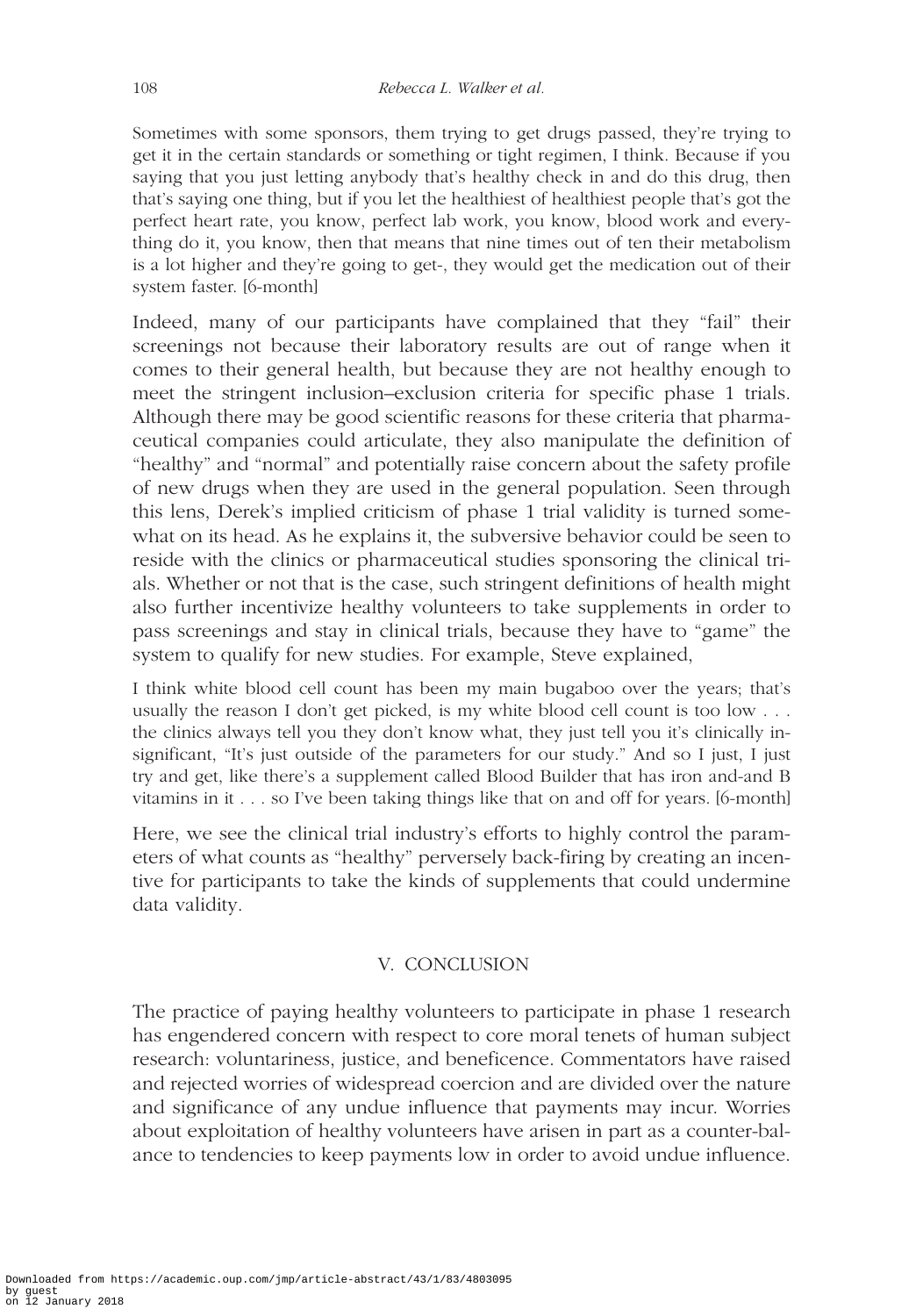Critiques highlight the balance of research harms and benefits in light of the subversive subject behaviors that are incentivized by such payments.

Typical bioethical worries about phase 1 trial participation tend to focus at the individual level and on particular exchanges. Examples include a focus on the potential for irrational responses to specific study offers as a way of understanding "undue influence"; an analysis of "coercion" as involving threat of harm or force by researchers against participants; the framing of exploitation as unfair financial arrangements between the parties to a transaction (allowing for the conundrum of whether to interfere in such exchanges that are also mutually advantageous and consensual); and attention to individual subversive behavior as potentially undermining study validity.

In this paper, we have complicated and shifted the framing of the bioethical worries raised about phase 1 healthy volunteer research by considering the perspectives of five phase 1 volunteers who are dependent on study income. We chose this approach because it helps to draw much needed attention to the practice of serial participation that is the norm in phase 1 clinical trials. We have argued that listening to phase 1 participants and attending to their background social contexts highlights structural and systemic concerns with phase 1 trials that are typically left out of the debates as currently framed. These include: the "choice" of trial participation often occurs against a backdrop of impoverished opportunity, the empirical reality is that evidence is lacking regarding the risks of serial study participation, unequal power relations in setting the terms of trial participation may be more problematic than unfair pay alone, and the structural features of phase 1 healthy volunteer research both incentivizes and allows "subversive" participant behavior.

We have thus made three specific contributions to the discussions over the ethics of phase 1 healthy volunteer research in light of serial participants' experiences and perspectives. First, understanding structural factors that may diminish voluntary participation requires taking into account the background social context of healthy volunteers as well as the lack of basis for reasoned decision making regarding long-term serial phase 1 trial participation. Second, concerns over exploitation of healthy volunteers should move beyond questions of allowing or restricting mutually advantageous and consensual unfair exchanges to investigating the policies and practices that put healthy volunteers in a position of routine powerlessness to set the terms of their exchange with clinical trial sites. Third, attention to data validity problems that may undermine the balance of risk of harm and potential for benefit for phase 1 trials should shift to the incentives for rule-breaking that are both embedded in the way healthy volunteer participation is structured and in some cases to the advantage of trial sites and pharmaceutical companies.

In one sense, the experiences of serial phase 1 healthy volunteers reinforce common bioethical worries about payments for phase 1 participation. These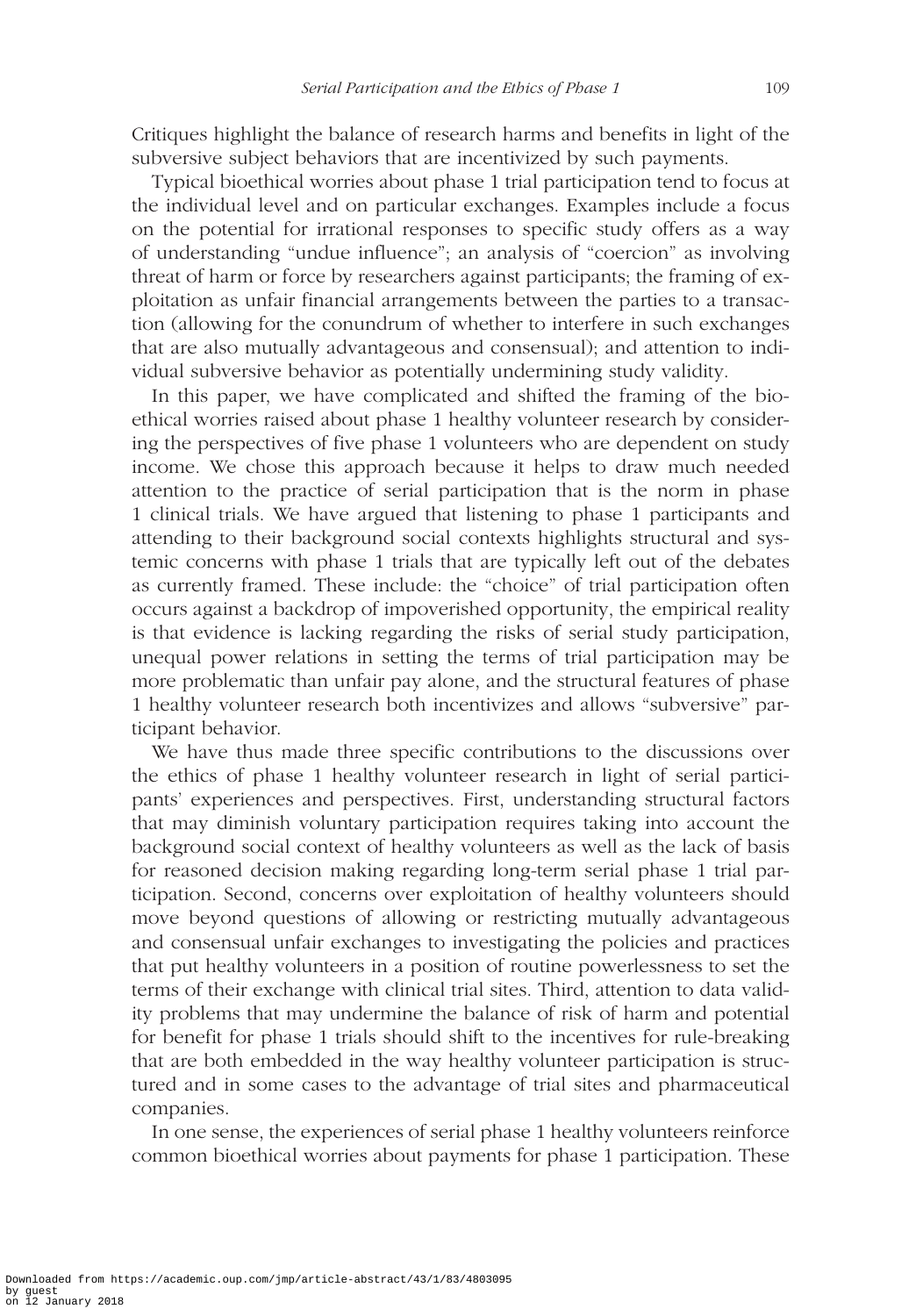participants describe their transactions with clinical trial sites in ways that are consistent with the idea of MACE exchanges, frequently participate in trials in some sense over their own objections, and engage in behaviors that undermine the validity of trial data. In another sense, however, the experiences of serial participants advance insights into the ethics of phase 1 clinical trials far beyond these well-rehearsed concerns. Many of the problems facing serial participants have to do with entrenched social disadvantages that may keep them participating in phase 1 trials despite the potential health risks they face and their preference for other forms of work. With limited economic alternatives, these background social factors make participants vulnerable and powerless in the face of clinical trial site practices of banning individuals, pulling trials without warning, and offering less attractive trials as a substitute.

While we think moral attention should turn to systemic social issues undergirding the ethics of phase 1 healthy volunteer research, nearer range policy solutions can also encourage structural reform. Possible policy reforms include: transparency about why clinics ban individuals and limitations on appropriate banning practices; modifying payment structures to incentivize the reporting of side effects; assessing and communicating the risk factors relevant to serial participants; and extending worker-like protections to phase 1 participants. The perspectives and experiences of serial healthy volunteers illuminate the ethics of phase 1 practices beyond the current bioethical focus on discrete exchanges, behaviors, and events. Combined, bioethical and participant perspectives can more rigorously address the ethics of healthy volunteer clinical trials.

#### **NOTES**

<span id="page-27-0"></span>1. Not everyone has agreed to this view. For example, Ruth [Macklin \(1989](#page-30-10), [1981\)](#page-30-9) stated in early concerns about payment for research participation that the practice may be coercive and Joel [Feinberg](#page-29-18)  [\(1986\)](#page-29-18) has argued that offers may coerce in some circumstances. However, the insistence that the term "coercion" not be applied to offers is about as settled a perspective as is possible within bioethics.

<span id="page-27-1"></span>2. At the time of this writing, we had also conducted interviews two years from enrollment, but those interviews had not yet been transcribed or analyzed. As this article goes to press, all data collection for the project has been completed.

<span id="page-27-3"></span><span id="page-27-2"></span>3. All participant names are pseudonyms.

4. Our aim here is not to argue generally for the relative merits of the concept of structural coercion over the standard bioethical notion of coercion in the phase 1 context. To do that, we would have to deal with pressing worries such as whether a felt (or even objective) lack of *freedom* to turn down clinical trial participation undermines informed consent as opposed to a challenge to *autonomous* consent [\(Wilkinson](#page-31-5)  [and Moore, 1997\)](#page-31-5). We would also have to unpack further the question of whether a "genuine" offer can ever be coercive and consider arguments purporting to deny the relevance of background socioeconomic vulnerability in questions of coercion [\(Wertheimer, 2011\)](#page-31-6). Finally, we would have to address the moral valence of such a concept, given the diffuse responsibilities and harms associated with it.

<span id="page-27-4"></span>5. Participants often discuss the NASA bed rest study when talking about the limits to their participation in clinical trials. It has morphed into one of the urban legends that circulate among healthy volunteers about phase 1 trials ([Fisher, 2015b](#page-29-3)).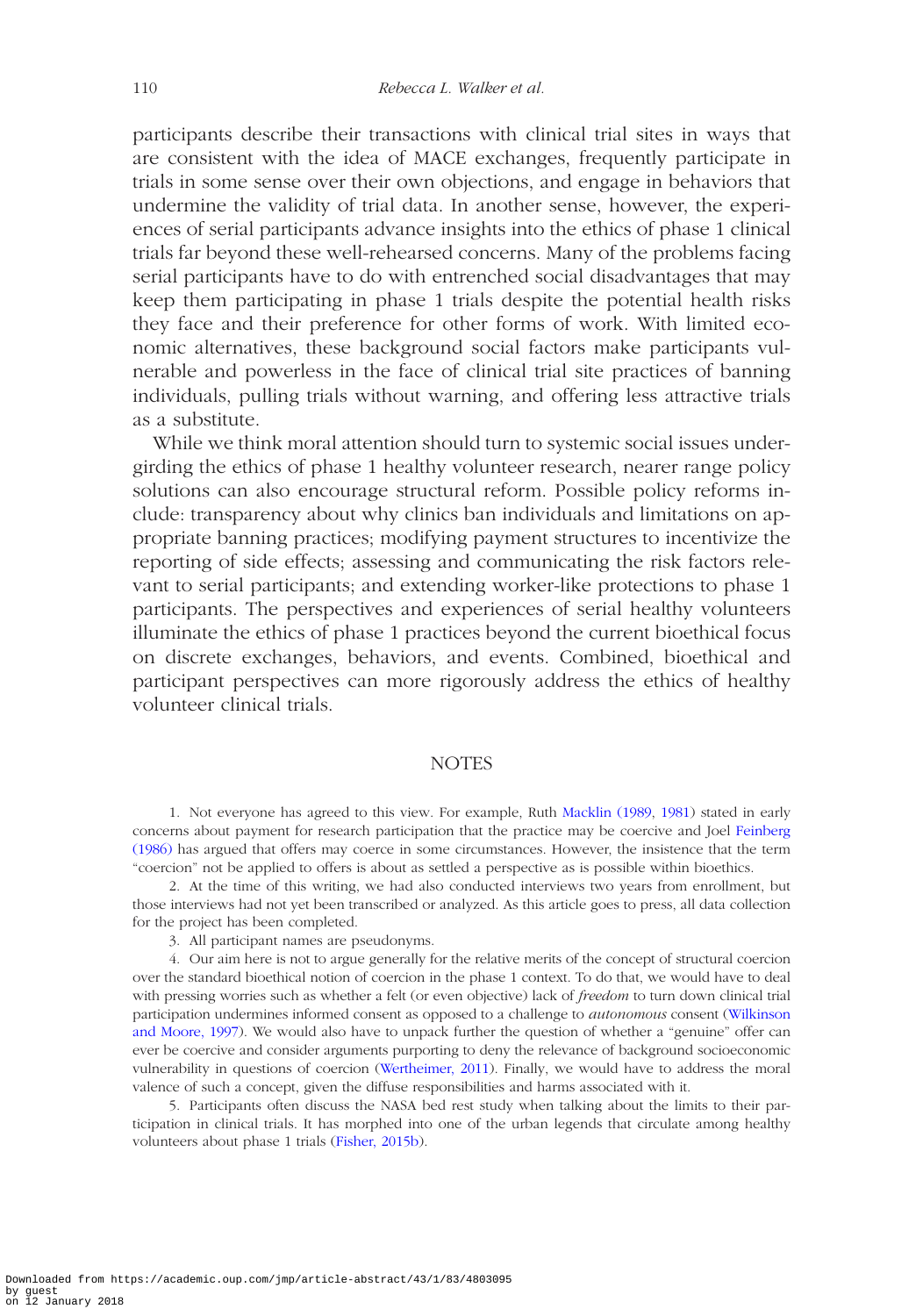<span id="page-28-2"></span>6. It is important in this context that there are currently no objective data about the longer-term health risks of serial participation. It might be objected that serial participants are in no worse shape in this regard than one-time participants in phase 1 trials in which risks are also unknown at the time of testing. However, because they undertake multiple studies, serial participants are subject not only to quantitatively more risk of unknown side effects over time, but also to additional types of both predictable and unpredictable risk stemming from the interactive effects of their participation. Further, serial participants are not in a position to know definitely *whether* any particular latent health problem is traceable to their serial participation, so their uncertainty about the impact of participation may remain, even when a health problem is realized.

<span id="page-28-4"></span>7. This concept is detailed in Alan [Wertheimer's \(1999\)](#page-31-18) influential book on *Exploitation*, but has become widely discussed, sometimes with use of this acronym, including by Wertheimer.

<span id="page-28-5"></span>8. We have also confirmed these banning practices with phase 1 clinics, which have different policies in place about what warrants placing someone on what they often call a "do-not-use list," but there is nothing in the scholarly literature we could find about this practice.

<span id="page-28-6"></span>9. A somewhat contrary way of addressing the problem of taking advantage of phase 1 healthy volunteers' vulnerability would be to more fully recognize that phase 1 research ought to be guided by a norm other than the market logic that "agents should aim to negotiate the highest yield for themselves" ([Carse and Little, 2008,](#page-29-16) 16). Such a norm may be inappropriate, for example, when other relational ideals are at play. Typical examples would be those of fiduciary, filial, or parental duty in which an obligation to further the yield for others, rather than for oneself, may be salient. For example, if researchers have fiduciary obligations toward healthy volunteers that transcend the economic goals of the pharmaceutical companies, such obligations could offer grounds for criticizing a market logic approach to compensation for phase 1 participants. A somewhat different line of criticism against a market logic approach would get traction if the exchange that takes place between pharmaceutical companies and healthy volunteers is a morally problematic form of commodification of the body. In that case, it is exactly the wrong moral solution to such exploitation to institute a formally recognized work relationship. Although we find both these lines of argument appealing, they are somewhat outside the scope of this paper and so we don't pursue them in this context.

<span id="page-28-7"></span>10. Martin's story also reminds us of the endemic problem of failure to compensate injured trial participants (or even pay for their incurred medical care), but that is a separate moral problem from the issue of study validity.

<span id="page-28-8"></span>11. There are now two commercial participant databases (i.e., Verified Clinical Trials and ClinicalRSVP) that sell their services to research clinics. As of this writing, less than half of US phase 1 clinics subscribed to either, so there is little mechanism to track healthy volunteers' participation.

#### ACKNOWLEDGMENTS

Research reported in this publication was supported under a grant from the National Institutes of Health under award number R01GM099952, "Factors Affecting Healthy Volunteers' Long-Term Participation in Clinical Trials" (Fisher PI). The authors would like to thank the other members of the HealthyVOICES team, the Bioethics at UNC faculty working group, and four anonymous reviewers whose constructive critiques strengthened this work.

#### **REFERENCES**

- <span id="page-28-0"></span>Abadie, R. 2010. *The Professional Guinea Pig: Big Pharma and the Risky World of Human Subjects*. Durham, NC: Duke University Press.
- <span id="page-28-3"></span>Ashcroft, R. E. 2001. Money, consent and exploitation in research. *American Journal of Bioethics* 1:62–3.
- <span id="page-28-1"></span>Ballantyne, A. 2008. Benefits to research subjects in international trials: Do they reduce exploitation or increase undue inducement? *Developing World Bioethics* 8:178–91.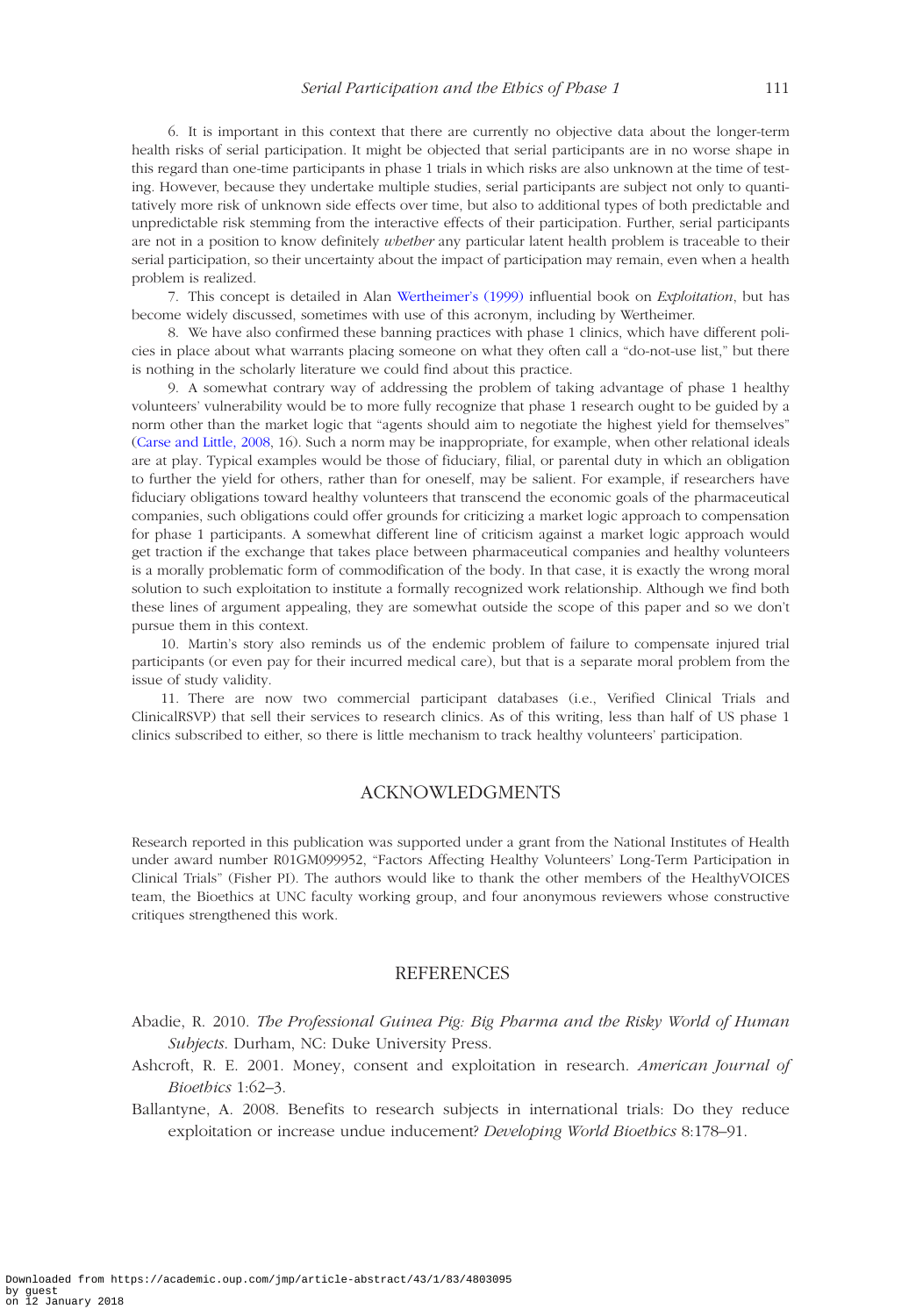- <span id="page-29-11"></span>Beauchamp, T. L., B. Jennings, E. D. Kinney and R. J. Levine. 2002. Pharmaceutical research involving the homeless. *The Journal of Medicine and Philosophy* 27:547–64.
- <span id="page-29-0"></span>Bégaud, B., M. Gemraine Bousseruy, P. Cohen, B. Diquet, P. Duprat, W. Janssens, M. Mallaret, et al. 2016. Report by the Temporary Specialist Scientific Committee (TSSC), FAAH (Fatty Acid Amide Hydrolase), on the causes of the accident during a Phase 1 clinical trial in Rennes in January 2016 [On-line]. Available: [http://ansm.sante.fr/var/ansm\\_site/storage/](http://ansm.sante.fr/var/ansm_site/storage/original/application/744c7c6daf96b141bc9509e2f85c227e.pdf) [original/application/744c7c6daf96b141bc9509e2f85c227e.pdf](http://ansm.sante.fr/var/ansm_site/storage/original/application/744c7c6daf96b141bc9509e2f85c227e.pdf) (accessed October 13, 2017).
- <span id="page-29-16"></span>Carse, A. L. and M. O. Little. 2008. Exploitation and the enterprise of medical research. In *Exploitation and Developing Countries: The Ethics of Clinical Research*, eds. J. Hawkins and E. J. Emanuel, 206–45. Princeton, NJ: Princeton University Press.
- <span id="page-29-13"></span>Corrigan, O. 2003. Empty ethics: The problem with informed consent. *Sociology of Health and Illness* 25:768–92.
- <span id="page-29-12"></span>Cottingham, M. D., and J. A. Fisher. 2016. Risk and emotion among healthy volunteers in clinical trials. *Social Psychology Quarterly* 79:222–42.
- <span id="page-29-5"></span>Department of Health and Human Services. 2009. Code of Federal Regulations Title 45 Part 46 Protection of Human Subjects [On-line]. Available: [https://www.hhs.gov/ohrp/](https://www.hhs.gov/ohrp/regulations-and-policy/regulations/45-cfr-46/index.html) [regulations-and-policy/regulations/45-cfr-46/index.html](https://www.hhs.gov/ohrp/regulations-and-policy/regulations/45-cfr-46/index.html) (accessed October 17, 2017).
- <span id="page-29-9"></span>De Vries, R. G. and J. A. Fisher. 2013. Introduction to special section on bioethics (re)considered: Exploring the organizational, social, and cultural context of bioethics. *Cambridge Quarterly of Healthcare Ethics* 22:389–90.
- <span id="page-29-6"></span>Dickert, N. and C. Grady. 1999. What's the price of a research subject? Approaches to payment for research participation. *The New England Journal of Medicine* 341:198–203.
- <span id="page-29-8"></span>Dresser, R. 2013. Subversive subjects: Rule-breaking and deception in clinical trials. *The Journal of Law, Medicine and Ethics* 41:829–40.
- <span id="page-29-7"></span>Dunn, L. B. and N. E. Gordon. 2005. Improving informed consent and enhancing recruitment for research by understanding economic behavior. *Journal of the American Medical Association* 293:609–12.
- <span id="page-29-2"></span>Edelblute, H. B. and J. A. Fisher. 2015. Using "Clinical Trial Diaries" to track patterns of participation for serial healthy volunteers in US phase I studies. *Journal of Empirical Research on Human Research Ethics* 10:65–75.
- <span id="page-29-4"></span>Elliott, C. 2008. Guinea-pigging: Healthy human subjects for drug safety trials are in demand. But is it a living? *New Yorker* 83:36–41.
- <span id="page-29-17"></span>Elliott, C. and R. Abadie. 2008. Exploiting a research underclass in phase 1 clinical trials. *New England Journal of Medicine* 358:2316–17.
- <span id="page-29-18"></span>Feinberg, J. 1986. *Harm to Self*. New York: Oxford University Press.
- <span id="page-29-15"></span><span id="page-29-14"></span><span id="page-29-10"></span><span id="page-29-3"></span><span id="page-29-1"></span>Fisher, J. A. 2007. "Ready-to-Recruit" or "Ready-to-Consent" populations? Informed consent and the limits of subject autonomy. *Qualitative Inquiry* 13:875–94.
	- ———. 2009. *Medical Research for Hire: The Political Economy of Pharmaceutical Clinical Trials*. New Brunswick, NJ: Rutgers University Press.
		- ———.2013. Expanding the frame of "voluntariness" in informed consent: Structural coercion and the power of social and economic context. *Kennedy Institute of Ethics Journal* 23:355–79.
		- ———. 2015a. Feeding and bleeding: The institutional banalization of risk to healthy volunteers in phase I pharmaceutical clinical trials. *Science, Technology and Human Values*. 40:199–226.
			- ———. 2015b. Stopped hearts, amputated toes, and NASA: Contemporary legends among healthy volunteers in US phase I clinical trials. *Sociology of Health and Illness* 37:127–42.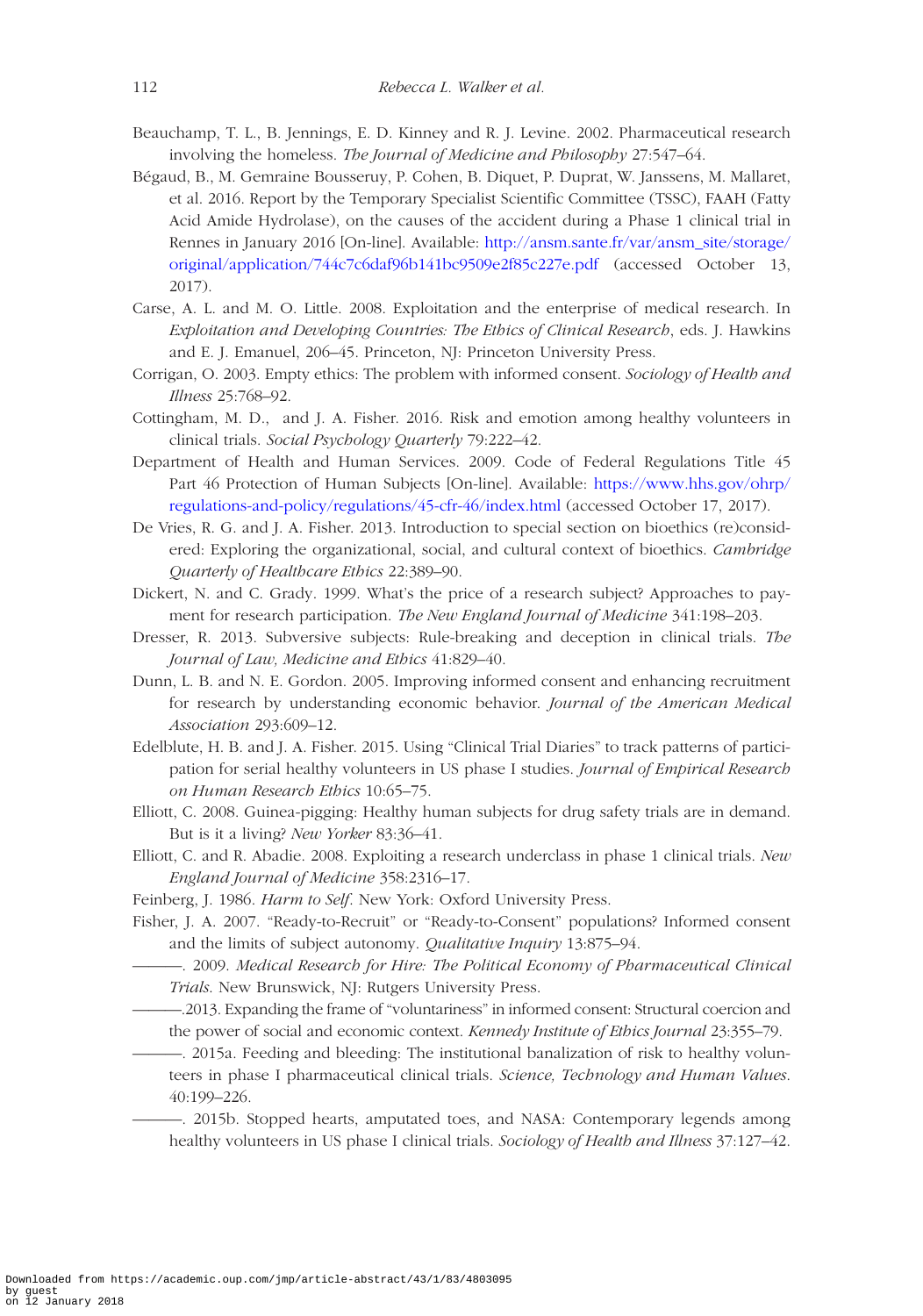- <span id="page-30-15"></span>Fisher, J. A., and C. A. Kalbaugh. 2011. Challenging assumptions about minority participation in U.S clinical research. *American Journal of Public Health* 101:2217–22.
- <span id="page-30-20"></span>Hawkins, J. S. and E. J. Emanuel. 2008. Introduction: Why exploitation. In *Exploitation and Developing Countries: The Ethics of Clinical Research*, eds. J. S. Hawkins and E. J. Emanuel, 1–20. Princeton, NJ: Princeton University Press.
- <span id="page-30-11"></span>Hawkins, J. S. and J. E. Ezekiel. 2005. Clarifying confusions about coercion. *Hastings Center Report* 35:16–9.
- <span id="page-30-2"></span>Honey, K. 2006. In the news: Drug-Trial disaster. *Nature Reviews Immunology* 6:340.
- <span id="page-30-8"></span>Jonas, H. 1969. Philosophical reflections on experimenting with human subjects. *Daedalus* 98:219–47.
- <span id="page-30-16"></span>Kalleberg, A. L. 2013. *Good Jobs, Bad Jobs: The Rise of Polarized and Precarious Employment Systems in the United States, 1970s to 2000s*. New York: Russell Sage Foundation.
- <span id="page-30-5"></span>Kass, N. E., R. Myers, E. J. Fuchs, K. A. Carson and C. Flexner. 2007. Balancing justice and autonomy in clinical research with healthy volunteers. *Clinical Pharmacology and Therapeutics* 82:219–27.
- <span id="page-30-19"></span>Kingori, P. 2013. Experiencing everyday ethics in context: Frontline data collectors perspectives and practices of bioethics. *Social Science and Medicine* 98:361–70.
- <span id="page-30-12"></span>Klitzman, R. 2013. How IRBs view and make decisions about coercion and undue influence. *Journal of Medical Ethics* 39:224–9.
- <span id="page-30-4"></span>Kumangai Y., I. Fukazawa, T. Momma, H. Iajima, H. Takayanagi, B. Takemoto and Y. Kikuchi. 2006. A nationwide survey on serious adverse events in healthy volunteers studies in Japan. *Clinical Pharmacology and Therapeutics* 79:P71.
- <span id="page-30-6"></span>Kupetsky-Rincon, E. A. and W. K. Kraft. 2012. Healthy volunteer registries and ethical research principles. *Clinical Pharmacology and Therapeutics* 91:965–8.
- <span id="page-30-13"></span>Largent, E., C. Grady, F. G. Miller, and A. Wertheimer. 2013. Misconceptions about coercion and undue influence: Reflections on the views of IRB members. *Bioethics* 27:500–7.
- <span id="page-30-1"></span>Lenzer, J. 2005. Drug Secrets: What the FDA isn't telling. *Slate* [On-Line]. Available: [http://](http://www.slate.com/articles/health_and_science/medical_examiner/2005/09/drug_secrets.html) [www.slate.com/articles/health\\_and\\_science/medical\\_examiner/2005/09/drug\\_secrets.](http://www.slate.com/articles/health_and_science/medical_examiner/2005/09/drug_secrets.html) [html](http://www.slate.com/articles/health_and_science/medical_examiner/2005/09/drug_secrets.html) (accessed October 21, 2017).
- <span id="page-30-3"></span>Lutfullin, A., J. Kuhlmann, and G. Wensing. 2005. Adverse events in volunteers participating in phase I clinical trials: A single-center five-year survey in 1,559 subjects. *International Journal of Clinical Pharmacology and Therapeutics* 43:217–26.
- <span id="page-30-9"></span>Macklin, R. 1981. 'Due' and 'undue' inducements: On passing money to research subjects. *IRB: Ethics and Human Research* 3:1–6.
- <span id="page-30-10"></span>———. 1989. The paradoxical case of payment as benefit to research subjects. *IRB: Ethics and Human Research* 11:1–3.
- <span id="page-30-17"></span>Malmqvist, E. 2013. Taking advantage of injustice. *Social Theory and Practice* 39:557–80.
- <span id="page-30-0"></span>National Commission for the Protection of Human Subjects of Biomedical and Behavioral Research. 1979. *The Belmont Report: Ethical Principles and Guidelines for the Protection of Human Subjects of Research*. Washington, DC: Department of Health, Education and Welfare.
- <span id="page-30-7"></span>National Institutes of Health. 2005. Human Research Protection Program. NIH Policy Manual Chapter 3014 [On-line]. Available: <http://oma1.od.nih.gov/manualchapters/intramural/3014/> (accessed October 18, 2017).
- <span id="page-30-18"></span>Panitch, V. 2013. Exploitation, justice, and parity in international clinical research. *Journal of Applied Philosophy* 30:304–18.
- <span id="page-30-14"></span>Phillips, T. 2011. Exploitation in payments to research subjects. *Bioethics* 25:209–19.